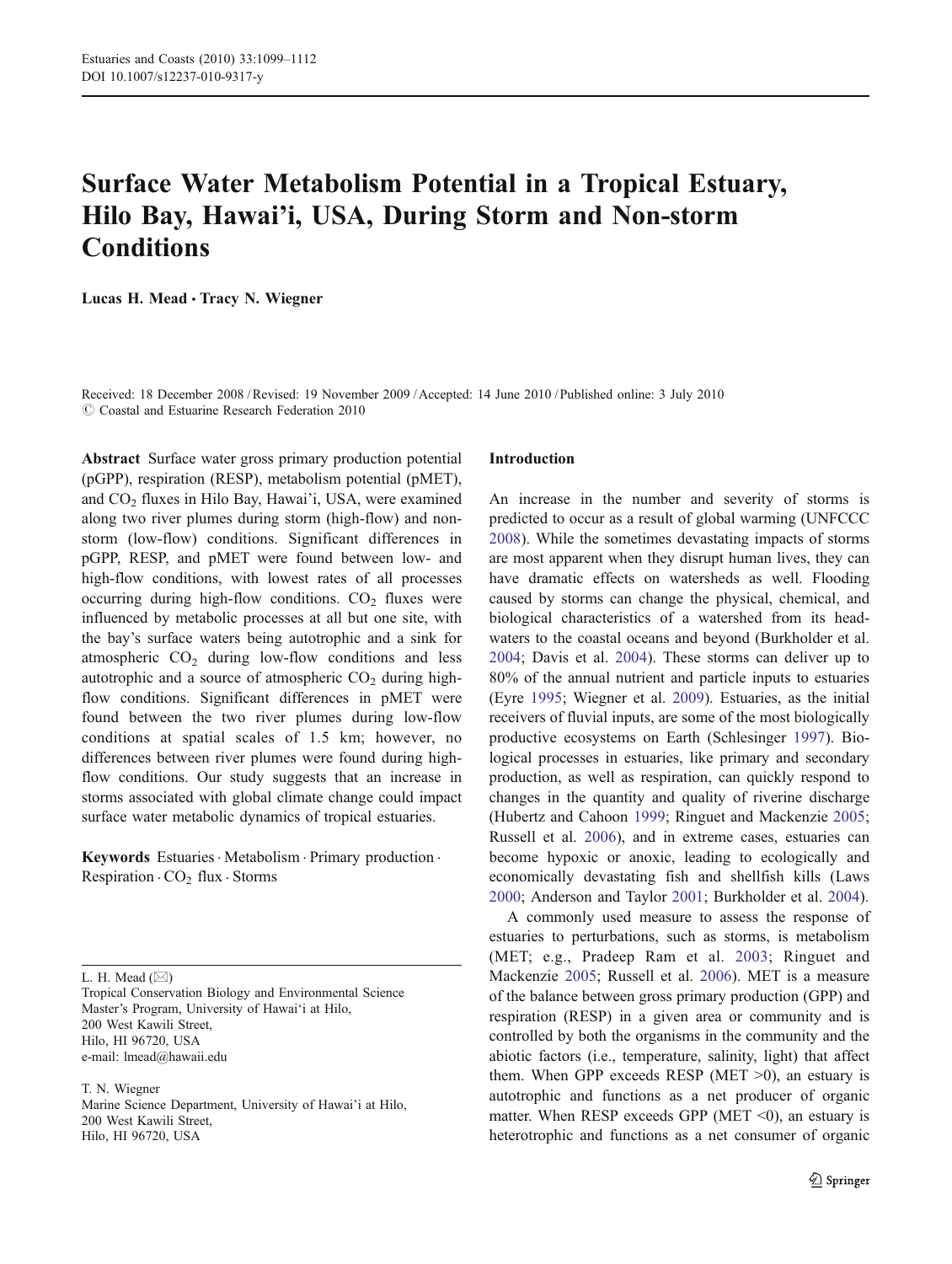matter. In estuaries, MET can be largely controlled by the ratio of organic to inorganic nutrients, with high ratios supporting heterotrophy and low ratios supporting autotrophy (Kemp et al. [1997\)](#page-12-0). However, intense physical processes, like storms, stratification, and mixing, can also have strong effects on biota, masking the influence of available nutrients (e.g., Alpine and Cloern [1992](#page-11-0); Heip et al. [1995](#page-12-0); Iriarte et al. [1996;](#page-12-0) Cotner et al. [2000](#page-12-0)). Increased freshwater discharge from storms to estuaries can stimulate or reduce rates of GPP and RESP depending on how the nutrient qualities, quantities, or physical properties within the estuary change (e.g., Pradeep Ram et al. [2003;](#page-13-0) Ringuet and Mackenzie [2005](#page-13-0); Azevedo et al. [2006](#page-11-0); Russell et al. [2006;](#page-13-0) Russell and Montagna [2007](#page-13-0)).

Estuarine MET affects the  $CO<sub>2</sub>$  dynamics of the community, with autotrophic estuaries being a sink and heterotrophic estuaries being a source of  $CO<sub>2</sub>$  to the atmosphere, respectively. It is generally believed that most estuaries are heterotrophic and thus function as sources of  $CO<sub>2</sub>$  to the atmosphere (Smith and Hollibaugh [1993;](#page-13-0) Caffrey [2003;](#page-12-0) Borges et al. [2005\)](#page-12-0); however, that paradigm may be changing as atmospheric  $CO<sub>2</sub>$  concentrations and inorganic nutrient inputs to estuaries continue to increase (Andersson and Mackenzie [2004](#page-11-0)). Recent studies suggest that estuarine MET may also be more variable than previously thought; it can vary from heterotrophic to autotrophic on daily and monthly timescales, as well as among and even within estuaries (Russell and Montagna [2007\)](#page-13-0). Thus, estuarine MET and  $CO<sub>2</sub>$  fluxes have the potential to be highly variable. While the MET of many temperate estuaries has been measured (Caffrey [2003\)](#page-12-0), limited data exist on tropical estuaries. Even less understood is how the MET of temperate and tropical estuaries will respond to storms. While several estuarine studies have captured storms during sampling, few have directly examined the MET response to repeated storm perturbations. It is important to understand how MET and  $CO<sub>2</sub>$  fluxes vary under different environmental conditions in order to accurately characterize estuaries and predict future responses of estuaries to increased storms due to climate change (Russell and Montagna [2007\)](#page-13-0).

Our study used Hilo Bay, Hawai'i, USA, to examine the impacts of storms on the surface water MET potential ( $p$ MET) and  $CO<sub>2</sub>$  dynamics of a tropical estuary. Hilo Bay is heavily influenced by pulsed storm events since it drains the windward sides of the largest and most massive mountains in the world and receives on average between 50 and 600 cm of rain per year (Juvik and Juvik [1998](#page-12-0)). The high slope and relatively small size of Hawaiian watersheds allows for a quick fluvial response to storms (Tomlinson and De Carlo [2003\)](#page-13-0). The high annual rainfall within the Hilo Bay watershed, combined with the quick riverine response to storms, makes Hilo Bay an ideal location to study the effects of storm inputs on estuarine MET. The goal of the present study was to examine how surface water pMET changes with pulsed fluvial discharge events from storms in a tropical estuary. Here, we examined the surface water pMET and  $CO<sub>2</sub>$  dynamics at ~1.5-km resolution at four sites within Hilo Bay during both storm and non-storm conditions. While several studies have examined the effects of discrete storm events on tropical estuaries, to our knowledge, our study is one of the first to quantify the effects of multiple storms at multiple sites on estuarine metabolic processes.

## Materials and Methods

## Study Site and Design

This study was conducted in Hilo Bay, a salt-wedge estuary located on the northeast side of Hawai'i Island, Hawai'i, USA. Approximately 9 km of the estuary's perimeter is bordered by land, while the outer margin is defined by a 3 km-long breakwater running east to west with a 1.5-kmwide mouth opening to the Pacific Ocean on the northwest corner (Fig. [1\)](#page-2-0). The partially enclosed bay has a nearly 6.4  $km<sup>2</sup>$  surface area (Paquay et al. [2007](#page-13-0)) and ranges in depth from ∼0 to 15 m. Hilo Bay's watershed is the largest in the state of Hawai'i (Juvik and Juvik [1998\)](#page-12-0), and its surface water inputs are dominated by two rivers, the Wailuku and the Wailoa. While the Wailuku and Wailoa watersheds are adjacent to one another, their attributes vary greatly (Table [1](#page-2-0)). The Wailuku River's watershed is steep, drains permeable basalt overlain by ash, has substantial surface runoff, and is mostly forested (M&E Pacific [1980\)](#page-13-0). In contrast, the Wailoa River's watershed has a gentle relief, drains extremely permeable basalt, has high infiltration and subsurface flow rates, and more of its land is developed. These contrasting attributes of the two rivers may influence the quality of freshwater discharged into Hilo Bay. Additionally, groundwater inputs from the surrounding area also contribute freshwater into the bay (HDOH [2000;](#page-12-0) Paquay et al. [2007](#page-13-0)); however, these sources remain generally uncharacterized.

Four sites were chosen within Hilo Bay for this study, two replicate sites each within the Wailuku (sites S2 and S3) and Wailoa (sites S5 and S6) rivers' plumes (Fig. [1\)](#page-2-0). These sites were chosen to capture the variability both within and between the plumes of the two rivers. Within each river plume, one of the two sites was located near the river mouths (S2 and S5), and the other was located ∼1 km offshore (S3 and S6). All sites were recorded and located during sampling using a Garmin 2210C global positioning system receiver.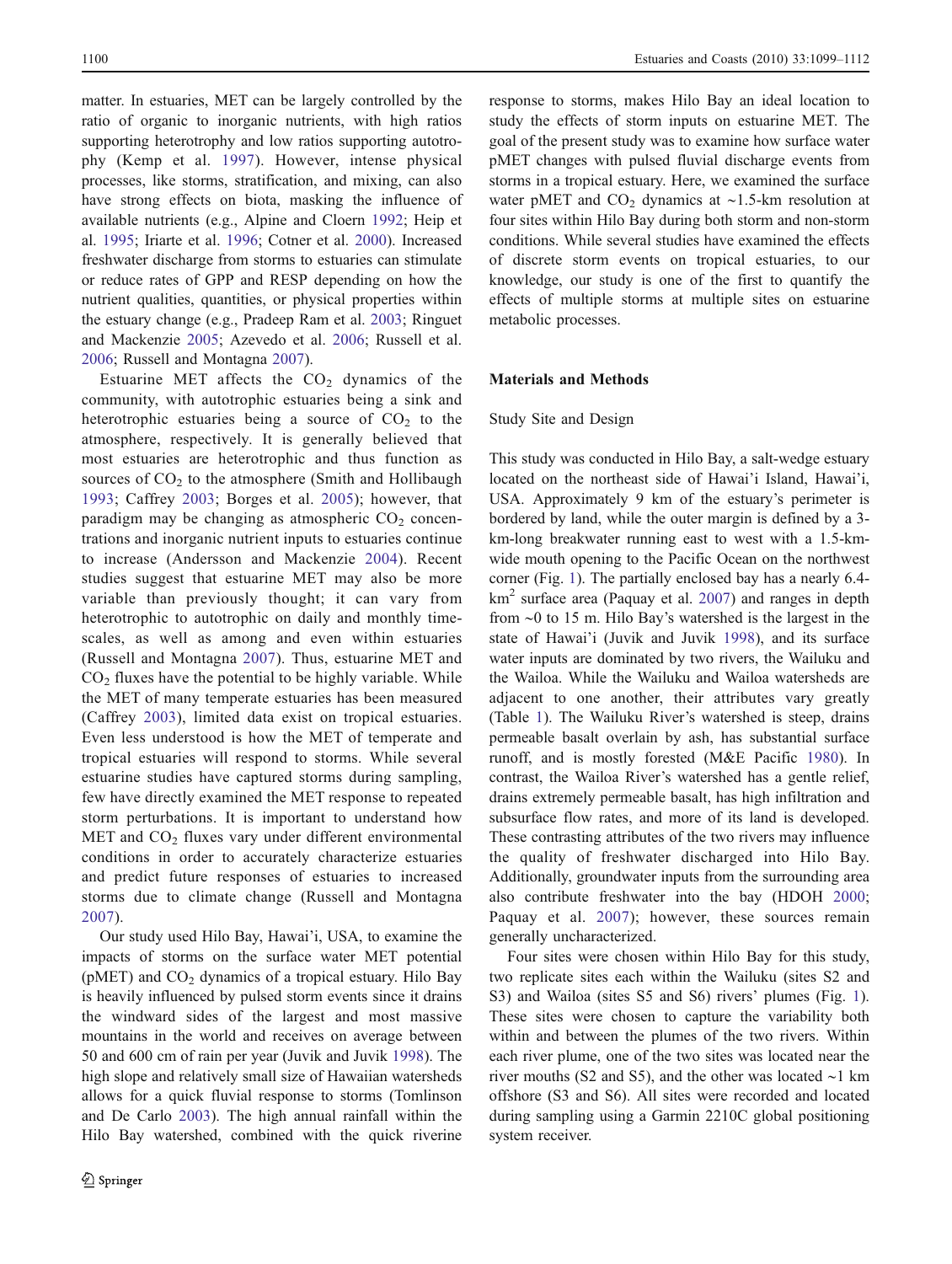<span id="page-2-0"></span>

Fig. 1 Map showing the location of the Hilo Bay estuary, Hawai'i, USA, and the four sampling sites, indicated by stars, used in this study. Sites S2 and S3 are located within the plume of the Wailuku River, and sites S5 and S6 are located within the plume of the Wailoa River

Nine low-flow and 11 high-flow events were sampled between January 2007 and February 2008 (Table [2\)](#page-3-0). Lowand high-flow categorization was based upon the daily United States Geological Survey (USGS) gauge discharge at Pi`ihonua (USGS station no. 16704000) on the Wailuku River as it is the only gauged source of freshwater into the estuary. For this study, low flow was defined as the Wailuku discharge <2,500  $\text{Ls}^{-1}$ , and high flow was defined as the Wailuku discharge >3,500  $\text{Ls}^{-1}$ . This designation was chosen because our observations show that the ephemeral portion of the Wailoa River draining the upper watershed connects to the lower perennial portion when the Wailuku discharge is above ~3,500 Ls<sup>-1</sup>. Discharge from the Wailuku River tends to increase with rainfall (Table [2](#page-3-0)); hence, low-flow events occurred during periods of low rainfall and high-flow events occurred during storms.

# Surface Water MET

This study concentrated on surface waters as density stratification suspends riverine waters in this region after storms, and we expected the largest biological response to occur in this area of new fluvial nutrient inputs (Smith et al. [1981;](#page-13-0) Ringuet and Mackenzie [2005](#page-13-0); De Carlo et al. [2007](#page-12-0)). Hilo Bay surface water pMET was quantified through incubations of surface water samples in both light and dark 60-mL borosilicate biological oxygen demand (BOD)

bottles (Wheaton). On each sampling date, 15 L of surface water was collected in acid-cleaned, high-density polyethylene (HDPE) carboys with no headspace from the upper 0.5 m of the water column at each site. Additionally, bottom water samples at sites S2 and S5 were collected during six low-flow events between June and November of 2007. Bottom water was collected 1 m above the water– sediment interface with a hand pump. The pump was rinsed thoroughly with sample water from each site before bottom water samples were collected. Samples were stored on the boat and processed at the laboratory no more than 3 h after collection.

At the laboratory, surface and bottom waters were siphoned into the acid-cleaned BOD bottles, with each bottle's volume being overflowed at least three times. A total of nine bottles were filled with water from each site: three bottles for the light incubation (primary production), three bottles for the dark incubation (respiration), and three bottles for the initial oxygen determination. Bottles for initial oxygen determination had their oxygen precipitated in accordance with the azide modification method 4500-O C (APHA/AWWA/WEF [1995](#page-11-0)) prior to starting the light and dark incubations. Light and dark bottles for primary production and respiration were incubated in water baths (±3°C of Hilo Bay surface waters, see Table [3\)](#page-4-0) for approximately 16 h to allow sufficient time for the production or consumption of oxygen to levels within our limits of detection ( $\leq$ 2 µmol $O_2L^{-1}$ ). Light bottles were incubated under constant artificial lighting in order to

Table 1 Characteristics of the Wailuku and Wailoa watersheds, Hawai'i, USA

Stream data obtained from <http://hawaii.gov/dbedt/gis/streams.htm>, land cover data obtained from [www.csc.noaa.gov/crs/lca/hawaii.html](http://www.csc.noaa.gov/crs/lca/hawaii.html). Riparian land cover calculated in ArcGIS (ESRI) using land cover extractions from 100-m buffers surrounding each river. Watershed area and headwater elevation were calculated using ArcGIS

N/A no data available for that parameter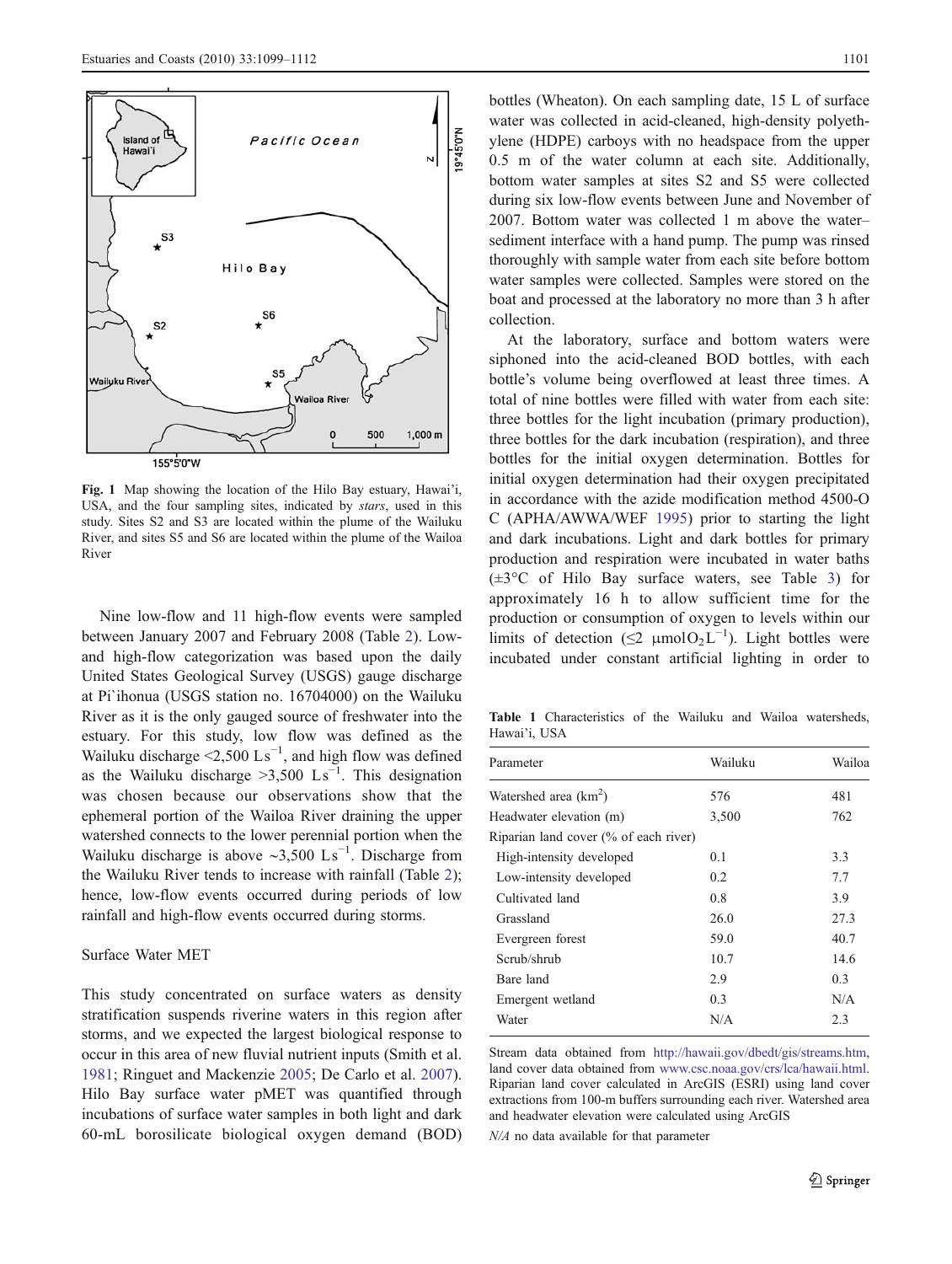| Flow | Date       | Wailuku River discharge $(Ls^{-1})$ | $\Sigma$ rain 5days (cm) |
|------|------------|-------------------------------------|--------------------------|
| Low  | 3/06/2007  | 1,841                               | 1.12                     |
|      | 3/14/2007  | 1,133                               | 0.86                     |
|      | 5/04/2007  | 1,246                               | 1.57                     |
|      | 6/19/2007  | 793                                 | 4.93                     |
|      | 7/09/2007  | 708                                 | 1.45                     |
|      | 7/31/2007  | 1,161                               | 2.29                     |
|      | 9/06/2007  | 2,407                               | 1.14                     |
|      | 10/11/2007 | 1,642                               | 5.00                     |
|      | 11/08/2007 | 1,727                               | 5.16                     |
| High | 1/11/2007  | 7,504                               | 15.16                    |
|      | 1/13/2007  | 6,683                               | 8.03                     |
|      | 1/15/2007  | 4,078                               | 1.98                     |
|      | 3/02/2007  | 7,872                               | 17.60                    |
|      | 3/04/2007  | 3,738                               | 12.07                    |
|      | 12/13/2007 | 15,150                              | 10.82                    |
|      | 12/15/2007 | 31,149                              | 11.43                    |
|      | 12/17/2007 | 30,865                              | 7.72                     |
|      | 1/28/2008  | 12,318                              | 8.66                     |
|      | 1/30/2008  | 6,485                               | 15.83                    |
|      | 2/01/2008  | 76,739                              | 25.30                    |
|      |            |                                     |                          |

<span id="page-3-0"></span>Table 2 Daily discharge from the Wailuku River, Hilo, Hawai'i, USA, on low- and high-flow sampling days for this study

Discharge data from the Wailuku River were obtained from USGS gauge no. 16704000. Σ rain 5 days=sum of daily rainfall 5 days prior to sampling including sampling date, as measured at the Hilo International Airport, Hilo, Hawai'i, USA. Rain data obtained from NOAA National Climatic Data Center

control for the natural irradiance variability in Hilo Bay. Uniform laboratory conditions allowed for the isolation of river flow effects on the production potential of surface waters, as well as the comparison of production measurements made at different times of the year under different weather conditions. Artificial light levels were maintained at ~75 µmolphotonss<sup>-1</sup>m<sup>-2</sup>, a level within the naturally occurring ranges of Hilo Bay [low-flow water column range = 12.2–1823.5 µmolphotonss<sup>-1</sup>m<sup>-2</sup>, average ( $\pm$ SE) = 296.0 (18.9)  $\mu$ molphotonss<sup>-1</sup>m<sup>-2</sup>; high-flow water column range =  $0.0$ -1913.9 µmolphotonss<sup>-1</sup>m<sup>-2</sup>, average ( $\pm$ SE) = 143.0 (11.9)  $\mu$ molphotonss<sup>-1</sup>m<sup>-2</sup>]. This light level was adequate for primary production to occur, but low enough to inhibit oxygen bubble formation within the bottles, which is a potential source of error associated with the azide modification method. Additionally, nitrification may contribute to our oxygen production measurements; however, we suspect that it is a small component of the signal as ammonium concentrations in both the river waters draining into Hilo Bay and the bay's surface waters are low to below detection limits (0.00–3.24 μM; Wiegner and Mead [2009\)](#page-13-0). Respiration bottles were incubated in the dark. All samples had their dissolved oxygen titrated to their potentiometric endpoint using  $3.125$  mmol $L^{-1}$  sodium thiosulfate. Titrations were conducted on an Orion 950 autotitrator using an Orion 960 titrating tower and a Thermo-Orion combination redox/ORP electrode (9678BNWP) that was calibrated daily. Since primary production experiments were conducted under constant artificial lighting, we will refer to these measurements and calculations derived from these measurements as potential primary production values.

Net community production potential (pNCP) rates were calculated as the difference between final and average initial oxygen concentrations in light bottles divided by incubation time  $(t, Eq. 1)$  $(t, Eq. 1)$ . Daily pNCP rates were calculated by multiplying hourly pNCP rates by the average hours of daylight during this study (11.76 h). RESP rates, reported as positive values in this study, were calculated as the difference between average initial and final oxygen concentrations in dark bottles divided by  $t$  (Eq. [2](#page-4-0)). Daily RESP rates were calculated by multiplying hourly RESP rates by 24 h. The three pNCP and RESP replicates were averaged to obtain daily rates for each site. Gross primary production potential (pGPP) was calculated as the sum of daily pNCP and daylight RESP (Eq. [3\)](#page-4-0), assuming light and dark algal RESP rates were similar (Bender et al. [1987\)](#page-12-0). Average daily metabolism potential (pMET) for each site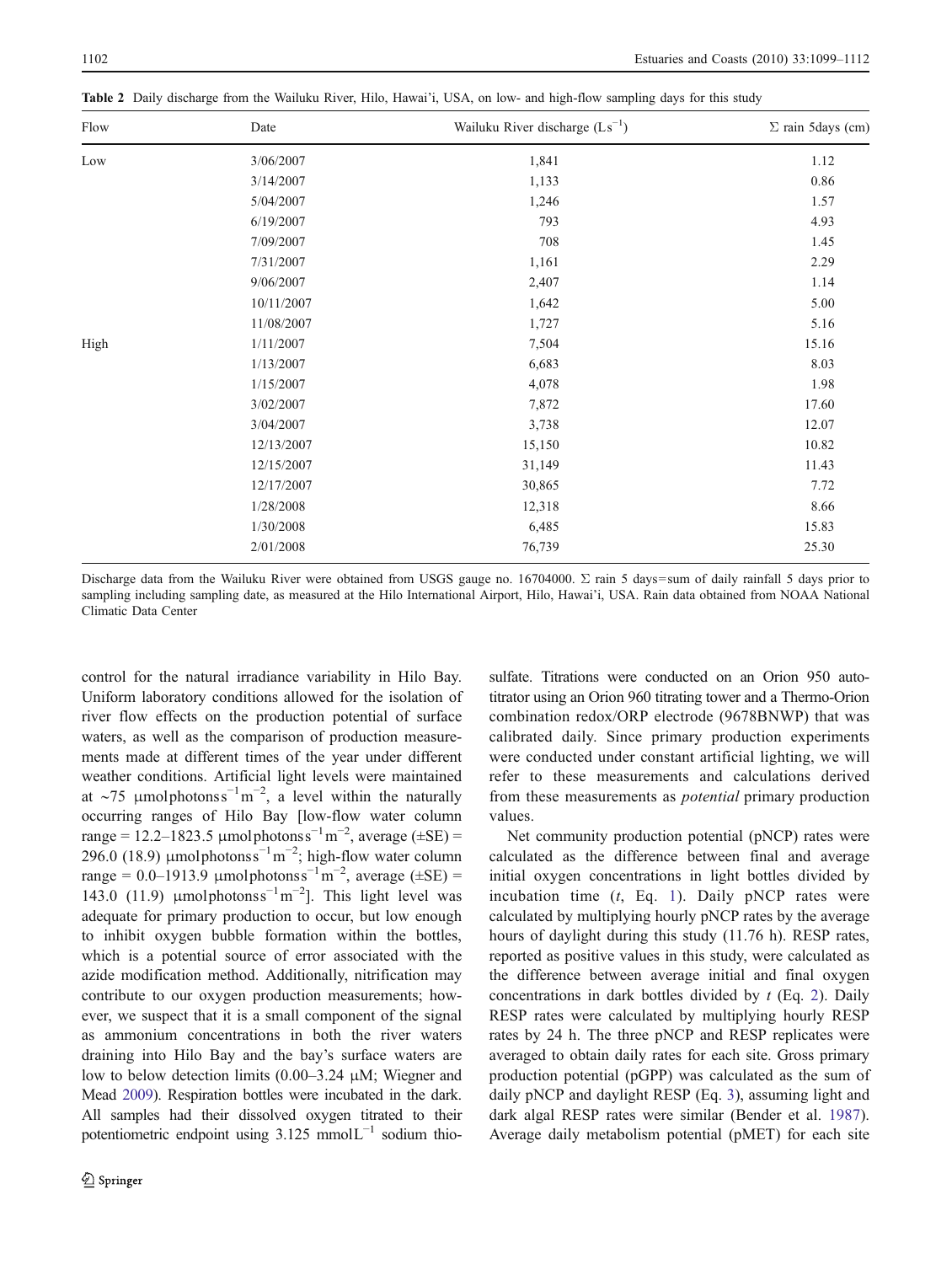<span id="page-4-0"></span>Table 3 Average (SE) salinity (Sal.), turbidity (Turb.), surface water temperature (Temp.), daily pGPP, daily RESP, and daily pMET for surface water samples during low- and high-flow conditions in Hilo Bay, Hawai'i, USA

| Flow | <b>Site</b>    | River<br>plume | Sal. (ppt) | Turb.<br>(NTU) | Temp. $(^{\circ}C)$ | $pGPP$ (mmol $O2$<br>$m^{-3}day^{-1}$ | RESP ( $mmolO2$<br>$m^{-3}$ day <sup>-1</sup> ) | $pMET$ (mmol $O2$<br>$m^{-3}day^{-1}$ | pGPP/<br><b>RESP</b> |
|------|----------------|----------------|------------|----------------|---------------------|---------------------------------------|-------------------------------------------------|---------------------------------------|----------------------|
| Low  | S <sub>2</sub> | Wailuku        | 27.6(1.0)  | 0.8(0.1)       | 25.1(0.4)           | 11.13(1.51)                           | 4.86(0.75)                                      | 6.27(1.20)                            | 2.44(0.25)           |
|      | S <sub>3</sub> | Wailuku        | 30.3(0.8)  | 0.7(0.1)       | 24.8(0.3)           | 15.67(3.54)                           | 6.97(1.53)                                      | 8.70(2.76)                            | 2.68(0.50)           |
|      | S <sub>5</sub> | Wailoa         | 24.4(1.3)  | 0.8(0.1)       | 25.0(0.4)           | 29.44 (7.59)                          | 5.86 (1.95)                                     | 23.58 (6.83)                          | 4.57(0.92)           |
|      | S <sub>6</sub> | Wailoa         | 26.4(0.5)  | 0.7(0.1)       | 24.9(0.3)           | 30.97 (7.57)                          | 12.52(3.54)                                     | 18.46 (6.57)                          | 3.50(0.66)           |
| High | S <sub>2</sub> | Wailuku        | 21.8(1.4)  | 6.8(2.2)       | 22.1(0.4)           | 3.48(0.86)                            | 3.04(0.63)                                      | 0.44(0.70)                            | 1.33(0.34)           |
|      | S <sub>3</sub> | Wailuku        | 23.5(1.0)  | 4.4 $(1.5)$    | 22.1(0.4)           | 3.69(0.53)                            | 2.84(0.54)                                      | 0.85(0.90)                            | 3.35(1.25)           |
|      | S <sub>5</sub> | Wailoa         | 18.4(1.1)  | 2.2(0.5)       | 22.1(0.3)           | 3.90(0.67)                            | 3.42(0.73)                                      | 0.48(0.86)                            | 1.24(0.23)           |
|      | S <sub>6</sub> | Wailoa         | 21.2(1.4)  | 4.1 $(1.3)$    | 22.0(0.3)           | 4.06(0.64)                            | 1.89(0.39)                                      | 2.18(0.51)                            | 3.18(0.85)           |
|      |                |                |            |                |                     |                                       |                                                 |                                       |                      |

All data were collected between January 2007 and February 2008. For each parameter,  $n=9$  for each site during low-flow conditions and  $n=11$  for each site during high-flow conditions

was calculated as the difference between daily pGPP and daily RESP (Eq. 4).

$$
pNCP_{HOURLY}(mmol O_2 m^{-3} h^{-1}) = ([O_2]_{LIGHT} - [O_2]_{INITIAL})/t
$$
\n(1)

RESPHOURLY mmol O2 <sup>m</sup><sup>3</sup> <sup>h</sup><sup>1</sup> <sup>¼</sup> ½ O2 INITIAL ½ O2 DARK =<sup>t</sup> ð2Þ

 $pGPP_{\text{DAILY}}(\text{mmol O}_2 \text{ m}^{-3} \text{ d}^{-1})$  $=$  (pNCP<sub>HOURLY</sub>  $\times$  11.76) + (RESP<sub>HOURLY</sub>  $\times$  11.76)  $(3)$ 

$$
pMET_{\text{DAILY}}(mmol O_2 m^{-3} d^{-1})
$$
\n(4)

 $=$  pGPP<sub>DAILY</sub>  $-$  (RESP<sub>HOURLY</sub>  $\times$  24.00)

#### Total Alkalinity

Between September 2007 and February 2008, total alkalinity (TA) measurements were made at all sites on the same waters collected for primary production and respiration measurements. Three low-flow and three high-flow events were sampled during this time. At the laboratory, water samples from the 15-L carboys were siphoned into triplicate 250-mL acid-washed HDPE bottles, with each bottle's volume being overflowed three times. Samples for TA determination were unaltered and the initial pH of samples were recorded using a calibrated Thermo-Orion pH probe (8172BNWP) accurate to 0.03 pH units using NIST certified buffers (Orion Application Solution, pH buffers). Average precision of pH measurements made in triplicate was 0.002 standard deviations. One hundred milliliters of each sample was titrated to pH 4.5 with 0.1000 N standard HCl (Baker,

CAS no. 7647-01-0) in accordance with USEPA method 310.1. Sample processing began within 1 h of returning to the laboratory. Titrations were conducted on an Orion 950 auto-titrator using an Orion 960 titrating tower and a Thermo-Orion pH probe that was calibrated daily. Average precision of TA titrations made in triplicate using our system was three standard deviations.

 $CO<sub>2</sub>$  concentrations in seawater ( $[CO<sub>2</sub>]_{\text{WATER}}$ ) were calculated using the CO2SYS model developed by Lewis and Wallace ([1998\)](#page-12-0) with carbonate dissociation constants  $K_1$  and  $K_2$  from Roy et al. [\(1993](#page-13-0)) as these constants encompass the temperature and salinity ranges observed in this study (E. Lewis, personal communication). Input parameters to Lewis and Wallace's ([1998\)](#page-12-0) model were TA, pH (National Bureau of Standards, NBS), silicic acid  $(H_4SiO_4)$ , and phosphate  $(PO_4^{-3})$ . Gas exchange coefficients  $(k)$  were calculated using the method of Wanninkhof [\(1992](#page-13-0)) (Eq. 5), with Schmidt numbers  $(Sc)$  calculated from Wanninkhof  $(1992)$  and average daily wind speeds  $(u)$ obtained from the NOAA National Climatic Data Center (station no. 21504) located at the Hilo International Airport. Atmospheric  $CO_2$  concentrations ( $[CO_2]_{\text{AIR}}$ ) were obtained from Cape Kumukahi, Hawai'i Island, Hawai'i (Keeling and Whorf [2005](#page-12-0)).  $CO<sub>2</sub>$  fluxes were calculated as the difference between  $[CO<sub>2</sub>]_{\text{WATER}}$  and  $[CO<sub>2</sub>]_{\text{AIR}}$ , multiplied by  $k$  (Eq. 6).

$$
k = 0.31u^{2}(Sc/660)^{-1/2}
$$
\n(5)

$$
CO2 flux = k \left( [CO2]_{\text{WATER}} - [CO2]_{\text{AIR}} \right)
$$
 (6)

Positive  $CO<sub>2</sub>$  fluxes indicated movement of  $CO<sub>2</sub>$  from the bay's waters to the atmosphere, while negative  $CO<sub>2</sub>$ fluxes indicated movement of  $CO<sub>2</sub>$  from the atmosphere to the bay's waters.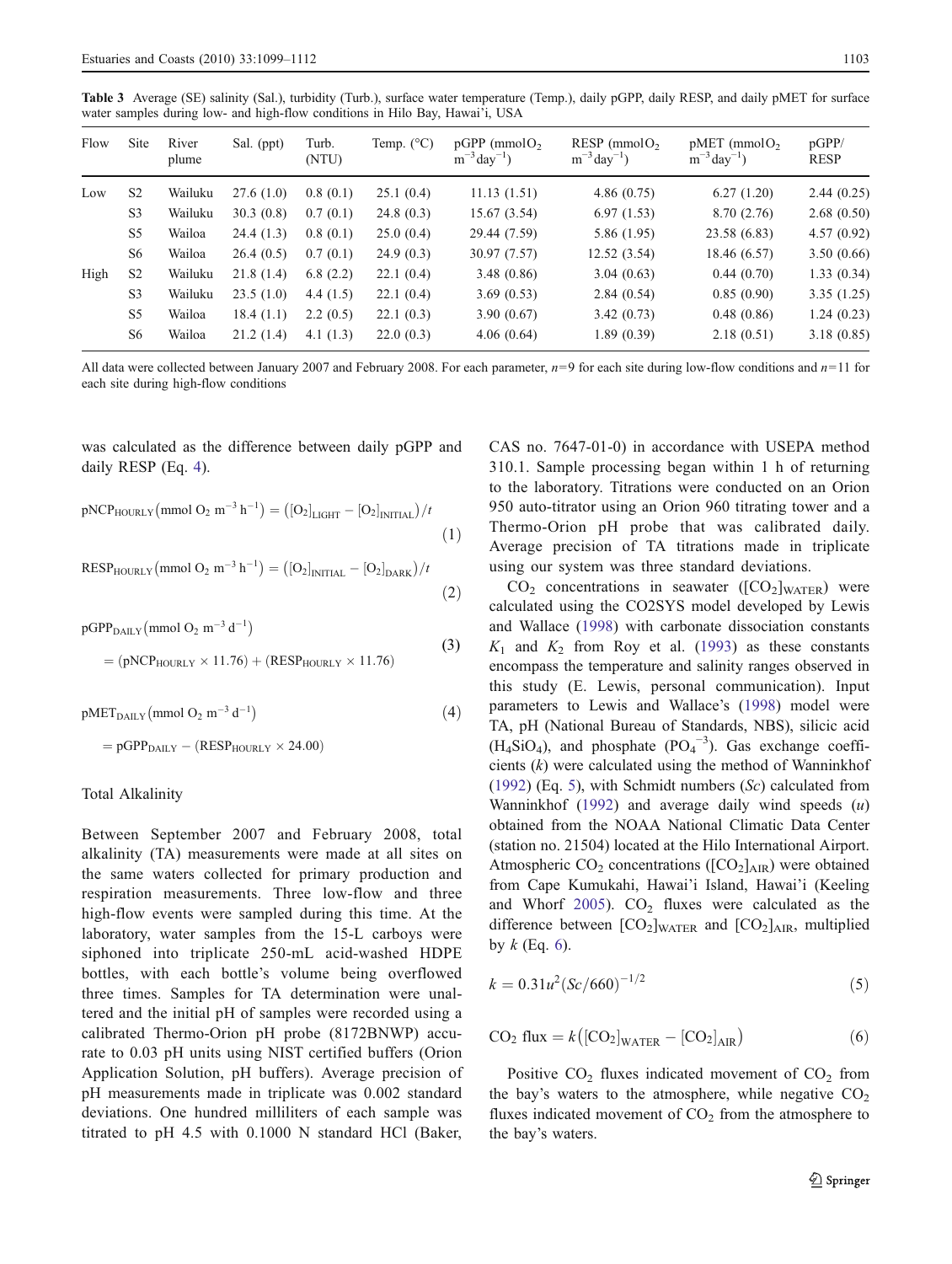#### Abiotic Measurements

Abiotic parameters of the surface waters were also measured at each site at the time of collection. Surface water temperature and salinity were measured using a YSI model 85 multi-parameter probe calibrated daily for specific conductivity before use. Turbidity was also measured using a Hach model 2100P turbidimeter which was calibrated daily before use. Surface water samples were taken in triplicate 1-L acid-cleaned HDPE bottles at each site for  $H_4SiO_4$  and  $PO_4^{3-}$  analyses. Samples were stored on ice after collection and filtered through pre-combusted (6 h at 500°C) GF/F filters (Whatman®) at the laboratory.  $H_4SiO_4$  and  $PO_4^{-3}$  concentrations were measured on a Pulse Technicon II autoanalyzer using USEPA methods 365.5 [detection limit (d.l.) 1.0 μM] and 366 (d.l. 0.1 μM), respectively.

# Statistical Analyses

Differences in pGPP, RESP, and pMET between river plumes during low- and high-flow conditions were examined using individual nested two-way analysis of variances (ANOVA) and the Fisher LSD test. Factors for the ANOVAs were flow and site nested within river. A regression analysis was used to examine the contribution of pGPP and RESP to overall surface water pMET, even though these two factors are not independent of pMET. Regression analysis was also used to examine the coupling between pGPP and RESP. Additionally, a correlation analysis was conducted between the average  $CO<sub>2</sub>$  flux and the average surface water pMET of the bay. Differences in surface and bottom water pGPP, RESP, and pMET during low-flow conditions at sites S2 and S5 were examined using a two-way ANOVA and the Fisher LSD method with the factors being site and depth. Regression analyses were performed between the abiotic factors known to influence pGPP and RESP and the gauged flow of the Wailuku River to determine how these parameters change from low to high flow. Statistical analyses were conducted using S-PLUS® 8.0 software (Insightful Corporation). Data that did not meet the assumptions for parametric statistics were logtransformed.

# Results

different from the Wailuku River plume, pGPP rates in the Wailoa River plume under the same conditions were about twice as high and ranged from 1.51 to 67.57 and averaged 30.21 (5.20) mmol $O_2 m^{-3}$ day<sup>-1</sup>. RESP rates in the Wailuku River plume during low-flow conditions ranged from 1.54 to 15.42 and averaged 5.91 (0.86) mmol $O_2 m^{-3}$ day<sup>-1</sup>. RESP rates in the Wailoa River plume during low flow were slightly, but not significantly, higher than rates in the Wailuku River plume and ranged from 0.78 to 31.81 and averaged 9.19 (1.96) mmol $O_2m^{-3}$ day<sup>-1</sup>. Average surface water pMET rates in the Wailuku River plume ranged from 0.67 to 29.35 and averaged 7.49 (1.49) mmol $O_2$ m<sup>-3</sup>day<sup>-1</sup>. Surface waters in the Wailoa River plume during the same conditions were more autotrophic and their pMET rates were nearly three times higher than those in the Wailuku River plume ( $p=0.022$ ), which ranged from  $-13.09$  to 54.37 and averaged 21.02 (4.64) mmol $O_2m^{-3}$ day<sup>-1</sup>. Positive average pMET values in both the Wailuku and Wailoa River plumes during low flow indicate that the surface waters were autotrophic for the majority of the time during the study period (Fig. [2\)](#page-6-0). No statistical differences in pGPP, RESP, or resulting pMET were found between replicate sites (S2 and S3, S5 and S6) within each of the two rivers' plumes  $(p>0.05)$ .

During high-flow conditions, average surface water pGPP, RESP, and pMET were significantly reduced from low-flow conditions and the waters were less autotrophic  $(p<0.001)$ . pGPP rates in the Wailuku River plume ranged from non-detectable (n.d.) to 10.01 and averaged 3.59 (0.50) mmol $O_2m^{-3}day^{-1}$  during high-flow conditions. Under the same conditions, pGPP rates in the Wailoa River plume were almost identical to the Wailuku River plume, which ranged from 0.12 to 8.08 and averaged 3.98 (0.45) mmol $O_2$ m<sup>-3</sup> day<sup>-1</sup>. High-flow RESP rates in the Wailuku River plume ranged from n.d. to 5.98 and averaged 2.94  $(0.41)$  mmol $O_2m^{-3}$ day<sup>-1</sup>. Similarly, RESP rates in the Wailoa River plume ranged from n.d. to 6.08 and averaged 2.65 (0.44) during these periods. pMET rates during highflow conditions in the Wailuku River plume ranged from  $-3.61$  to 4.76 and averaged 0.65 (0.56) mmol $O_2$ m<sup>-3</sup>day<sup>-1</sup>. pMET rates in the Wailoa River plume were higher and the surface waters were more autotrophic, but they were not statistically different from those in the Wailuku River plume and ranged from −5.09 to 5.12 with an average of 1.33 (0.52) mmol $O_2m^{-3}$ day<sup>-1</sup>. Averaged pMET values in both rivers' plumes during high flow were near zero and indicated that surface waters were nearly balanced with respect to primary production and respiration during these times (Fig. [2\)](#page-6-0). The trend toward balanced pMET during high-flow conditions was due mainly to a decrease in pGPP. Daily surface pMET rates were strongly affected by daily surface pGPP rates ( $p < 0.001$ ,  $R^2 = 0.90$ ) and only weakly affected by surface RESP rates ( $p=0.002$ ,  $R^2=0.14$ ;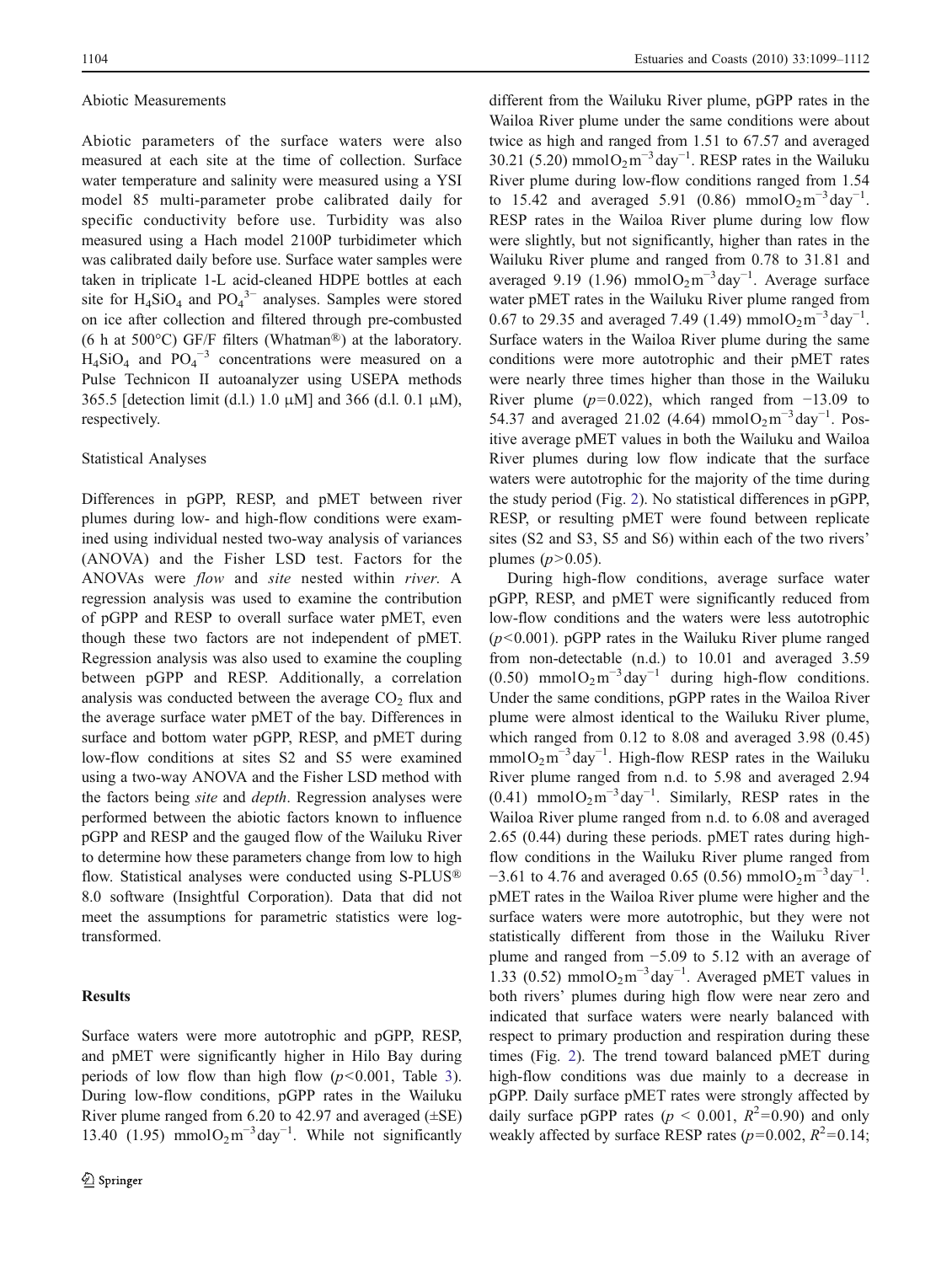<span id="page-6-0"></span>

Fig. 2 Average (SE) pGPP, RESP, and pMET at all sites in Hilo Bay, Hawai'i, USA, during low- (a) and high-flow (b) conditions. Significant differences were observed between low and high flow for all parameters  $(p<0.001)$ , and significant differences in pMET were observed between the Wailuku and Wailoa River plumes  $(p=0.022)$ 

Fig. 3a, b). pGPP was found to be a moderate predictor of RESP at all sites in the bay ( $p < 0.001$ ,  $R^2 = 0.41$ ), accounting for 41% of the variability in these measurements (Fig. 3c).

Average daily surface water pMET rates were significantly and negatively correlated with both daily surface water  $CO_2$  concentrations (p=0.008, r=−0.604) and daily CO<sub>2</sub> fluxes ( $p=0.010$ ,  $r=-0.587$ ; Fig. [4](#page-7-0)). During high-flow periods of slightly autotrophic or heterotrophic conditions, surface waters were generally a source of  $CO<sub>2</sub>$  to the atmosphere, whereas during low-flow periods of autotrophic conditions, surface waters were generally a sink for atmospheric  $CO<sub>2</sub>$  (Fig. [4\)](#page-7-0). Data from site S5 in the Wailoa River plume were removed from the correlation analysis because the  $CO<sub>2</sub>$  fluxes at this site were strongly influenced by the low pH and salinity of the water, making site S5 a

continuous source of  $CO<sub>2</sub>$  to the atmosphere during both low- and high-flow conditions.

Bottom waters were less autotrophic and their pMET rates were significantly lower  $(p=0.001)$  than surface waters at the same sites (Fig. [5](#page-7-0)). Additionally, surface and bottom Wailoa River plume waters were more autotrophic and their pMET rates were significantly higher than in the surface and bottom waters within the Wailuku River plume  $(p=0.004)$ . Average pMET rates in surface waters of the Wailuku River plume were 7.56 (1.50) mmol $O_2 m^{-3}$ day<sup>-1</sup> and over three times higher when compared to Wailuku River plume bottom waters  $[-3.26 (3.16) \text{ mmolO}_2\text{m}^{-3}]$ day−<sup>1</sup> ]. Average pMET rates in surface waters of the Wailoa River plume were 31.21 (8.78) mmol $O_2 m^{-3}$  day<sup>-1</sup> and over six times higher than Wailoa River plume bottom waters [5.02 (2.23) mmol $O_2m^{-3}$ day<sup>-1</sup>]. While not statistically significant, average surface water pGPP rates were two and three times higher than bottom water pGPP rates in the Wailuku and Wailoa River plumes, respectively. Additionally, while not significant, RESP rates were twice as high in



Fig. 3 Regression analyses of pGPP versus pMET (a), RESP versus pMET (b), and pGPP versus RESP (c) for surface waters in Hilo Bay, Hawai'i, USA. Circles represent measurements made within the Wailuku River plume, and triangles represent measurements made within the Wailoa River plume. Open symbols are measurements taken during low-flow conditions, and *filled symbols* are measurements taken during high-flow conditions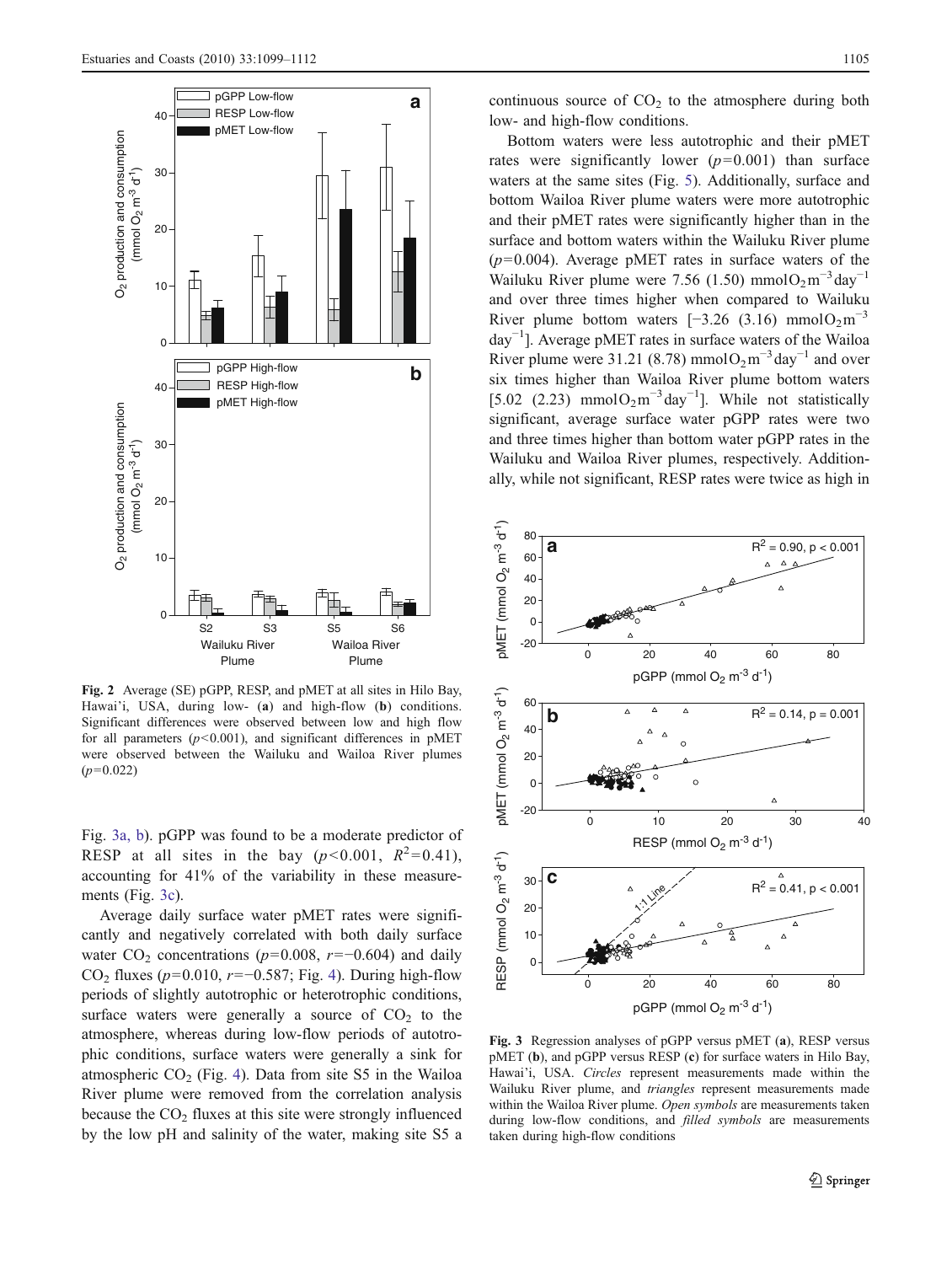100

<span id="page-7-0"></span>200

 $2O<sub>2</sub>$  flux (mmol m<sup>-2</sup> d<sup>-1</sup>)  $\mathsf{CO}_2$  flux (mmol m<sup>-2</sup> d<sup>-1</sup>) HЪ  $CO<sub>2</sub>$  flux to atmosphere  $\mathfrak{g}$  $CO<sub>2</sub>$  flux to bay Δ  $\frac{1}{2}$ Ю -100  $\circ$ S2 Low-flow S2 High-flow Ю  $\triangle$ S<sub>3</sub> Low-flow  $\blacktriangle$ S3 High-flow ŀД  $\Box$ S6 Low-flow É S6 High-flow ЮH -200 -10 0 10 20 30 pMET (mmol  $O<sub>2</sub>$  m<sup>-3</sup> d<sup>-1</sup>) Fig. 4 Correlation between surface water pMET and  $CO<sub>2</sub>$  fluxes in

 $r = -0.587, p = 0.010$ 

Hilo Bay, Hawai'i, USA, from September 2007 to February 2008. Samples were taken during three low-flow and three high-flow conditions. Dotted lines represent balanced pMET (pGPP $_{\text{DAHY}}$ =  $RESP<sub>24H</sub>$ ) and  $CO<sub>2</sub>$  fluxes

bottom versus surface waters in the Wailuku River plume, but nearly identical between depths in the Wailoa River plume (Fig. 5a, b).

A significant negative linear relationship was found between the gauged discharge of the Wailuku River and Hilo Bay surface water pMET ( $p$ <0.001,  $R^2$ =0.23; Fig. [6a](#page-8-0)). Wailuku River discharge was found to be an even better predictor of Hilo Bay surface water temperature, salinity, and turbidity (Fig. [6b](#page-8-0)–d). As would be predicted, surface water temperature ( $p < 0.001$ ,  $R^2 = 0.71$ ) and salinity ( $p <$ 0.001,  $R^2$ =0.53) both decreased linearly with increasing river discharge, while turbidity increased linearly with increasing discharge into the bay ( $p < 0.001$ ,  $R^2 = 0.58$ ). The covariance of surface water temperature, salinity, and turbidity to the gauged discharge of the Wailuku River makes it difficult to decipher the degree to which each of these factors individually affects pMET in Hilo Bay.

# **Discussion**

# Effects of Flow on pGPP, RESP, and Resulting pMET

metabolic impact of repeated storm events at multiple sites within a tropical estuary. Therefore, the overall response of surface water MET to storms in the tropics remains largely uncharacterized. Our results show that pGPP, RESP, and pMET are highest during periods of low flow and result in strongly autotrophic surface waters; lower values of these parameters were measured during high-flow conditions and resulted in less autotrophic surface waters (Fig. [6a](#page-8-0)). When grouped by flow, pGPP, RESP, and pMET rates are also more variable during low- versus high-flow conditions (Fig. [2a, b\)](#page-6-0) as pGPP and RESP followed a seasonal pattern with highest rates occurring in summer (July). This pattern of high biological activity in summer is typical of other tropical (Khan and Siddiqui [1971\)](#page-12-0) and temperate (Gazeau et al. [2005](#page-12-0); Hashimoto et al. [2006](#page-12-0)) estuaries. When



Fig. 5 Average (SE) pGPP, RESP, and pMET of surface (a) and bottom (b) waters at sites within the Wailuku (S2) and Wailoa (S5) river plumes, Hilo Bay, Hawai'i, USA, respectively. pGPP was only marginally higher in surface waters compared to bottom waters  $(p=$ 0.057) and not different between sites  $(p>0.050)$ . RESP was not different between depths or sites  $(p>0.050)$ . Significant differences in pMET were observed between surface and bottom waters  $(p=0.001)$ and between sites S2 and S5 ( $p=0.004$ )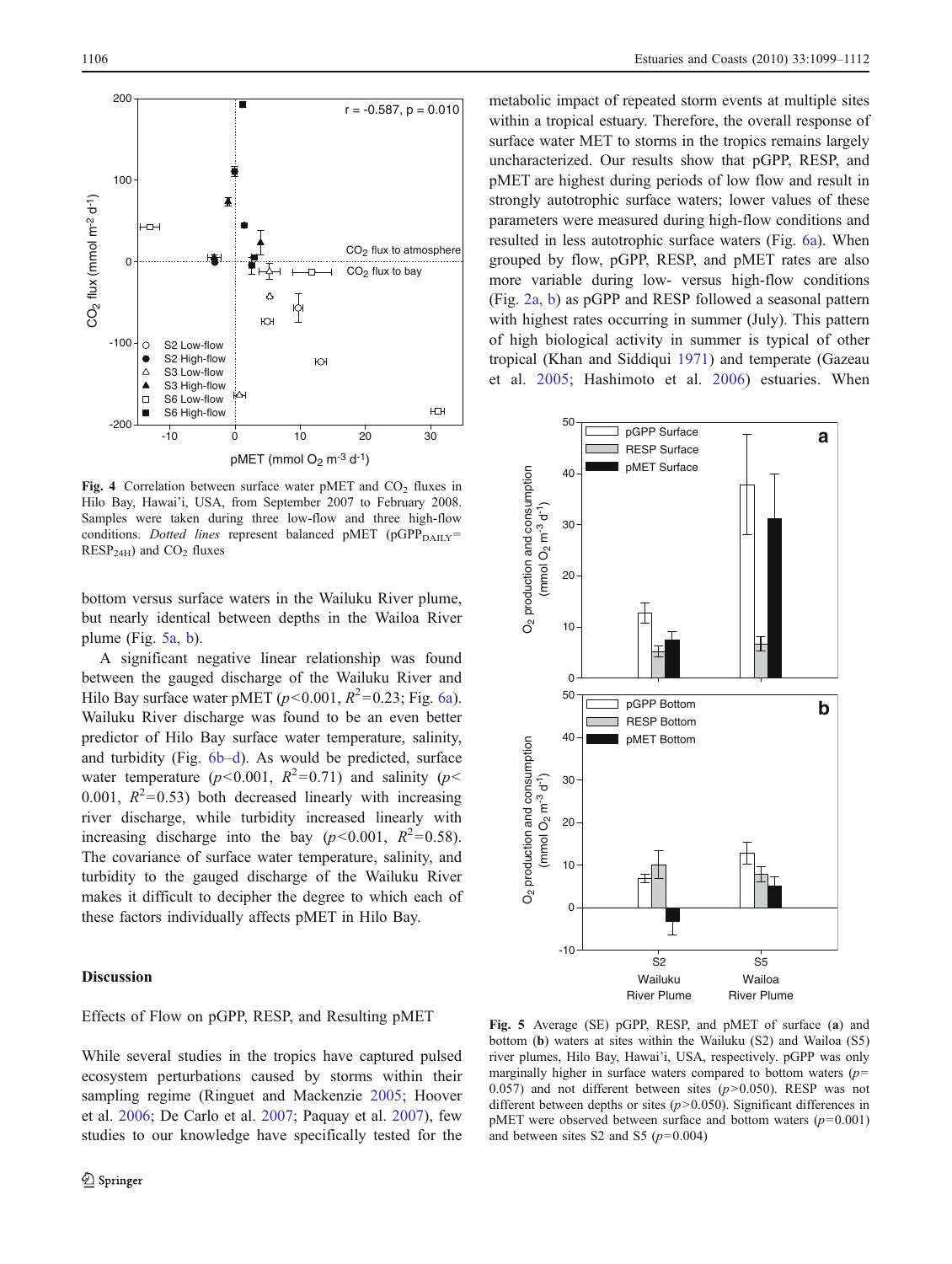<span id="page-8-0"></span>

Fig. 6 Regression analyses of the Wailuku River discharge versus surface water pMET (a), water temperature (b), salinity (c), and logtransformed turbidity (d) in Hilo Bay, Hawai'i, USA. Open circles represent measurements made during low flow (discharge <2,500 L s<sup>-1</sup>), and *closed circles* represent measurements made during high flow (discharge >3,500  $\text{Ls}^{-1}$ )

compared to other surface water estimates of GPP, RESP, and MET rates during low-flow conditions in estuaries worldwide, Hilo Bay values appear high, but are within the observed ranges (Table [5\)](#page-10-0).

Increases in freshwater discharge to estuaries can significantly affect rates of primary production and respiration, changing the MET of these systems (Pradeep Ram et al. [2003;](#page-13-0) Ringuet and Mackenzie [2005;](#page-13-0) Azevedo et al. [2006;](#page-11-0) Russell et al. [2006;](#page-13-0) Russell and Montagna [2007\)](#page-13-0). In Hilo Bay, storms significantly reduce pGPP and RESP by about two to eight times and the overall pMET rates between 10 and 49 times from levels observed during lowflow conditions (Table [3](#page-4-0) and Fig. [2a, b](#page-6-0)). Reduced pGPP was most likely a function of increased turbidity, decreased salinity, and decreased water temperature as these factors have been shown to reduce GPP in other systems (Lira et al. [1992](#page-13-0); Cotner et al. [2000;](#page-12-0) Azevedo et al. [2006;](#page-11-0) Russell and Montagna [2007\)](#page-13-0). Additionally, the decrease in pGPP may be a result of the one third reduction in the concentration of  $NO<sub>3</sub><sup>-</sup>$  entering Hilo Bay from the Wailuku River during high- versus low-flow conditions (Wiegner et al. [2009\)](#page-13-0) as  $NO_3$ <sup>-</sup> is an important nutrient for primary

production. The decrease in pMET was due primarily to a reduction in pGPP and not an increase in RESP (Fig. [2a, b\)](#page-6-0). In fact, RESP rates significantly decreased during high-flow conditions, a pattern that contrasts with other studies of tropical and temperate estuaries (Pradeep Ram et al. [2003;](#page-13-0) Russell et al. [2006\)](#page-13-0).

The reduction in RESP during high-flow conditions is surprising since dissolved and particulate organic matter fluxes from the Wailuku River (plume sites S2 and S3) dramatically increase during storm flow conditions (Wiegner et al. [2009](#page-13-0)). In fact, storms in the Wailuku River watershed deliver up to 81% and 83% of the annual load of bioavailable dissolved organic carbon (DOC) and nitrogen (DON), respectively, to Hilo Bay (Wiegner et al. [2009\)](#page-13-0). Since inputs of organic matter from streams and rivers to estuaries can stimulate heterotrophy (i.e., Laws et al. [1994;](#page-12-0) Pradeep Ram et al. [2003](#page-13-0)), an increase in RESP would be expected in Hilo Bay with increasing riverine discharge. However, our results show the opposite to be true. While the storm fluxes of DOC and DON are high, the lack of RESP stimulation in Hilo Bay could be due to the 50% reduction in the bioavailability of DOC and DON discharged by the Wailuku River during storms (Wiegner et al. [2009](#page-13-0)). Reduction of RESP during high-flow conditions could also be a result of the displacement of primary producers and heterotrophs from the water column as pulses of freshwater inputs to estuaries have been shown to wash out phytoplankton and bacterial communities (Alpine and Cloern [1992](#page-11-0); Iriarte et al. [1996\)](#page-12-0). We estimate that the Wailuku River alone would have been capable of replacing the entire water column of the bay in <15 days during the highest flow rate recorded during this study, making it plausible that some portion of the plankton community was washed out during the periods of high flow. This is further supported by a 93% reduction in surface water chlorophyll  $a$  (Chl  $a$ ) and a 47% reduction in surface water bacteria between 0.6 and 0.2 μm during highflow conditions in Hilo Bay (Wiegner and Mead [2009\)](#page-13-0). Reduction of plankton community biomass, combined with the decreased bioavailability of the riverine dissolved organic matter available to them, is likely responsible for the observed decrease in RESP during high flow.

Surface waters in Hilo Bay during low-flow conditions were generally autotrophic based on our estimates of pGPP and RESP rates as well as our  $CO<sub>2</sub>$  flux calculations. A review of the Wailuku River discharge data during the study period suggests that autotrophic conditions would have prevailed for ∼74% of the study period during lowflow conditions (Wailuku River discharge <2,500  $\text{Ls}^{-1}$ ), and nearly balanced pMET would have prevailed for ∼21% of the study period during high-flow conditions (Wailuku River discharge >3,500  $\mathrm{Ls}^{-1}$ ). Average ratios of Hilo Bay pGPP/RESP values indicate that primary production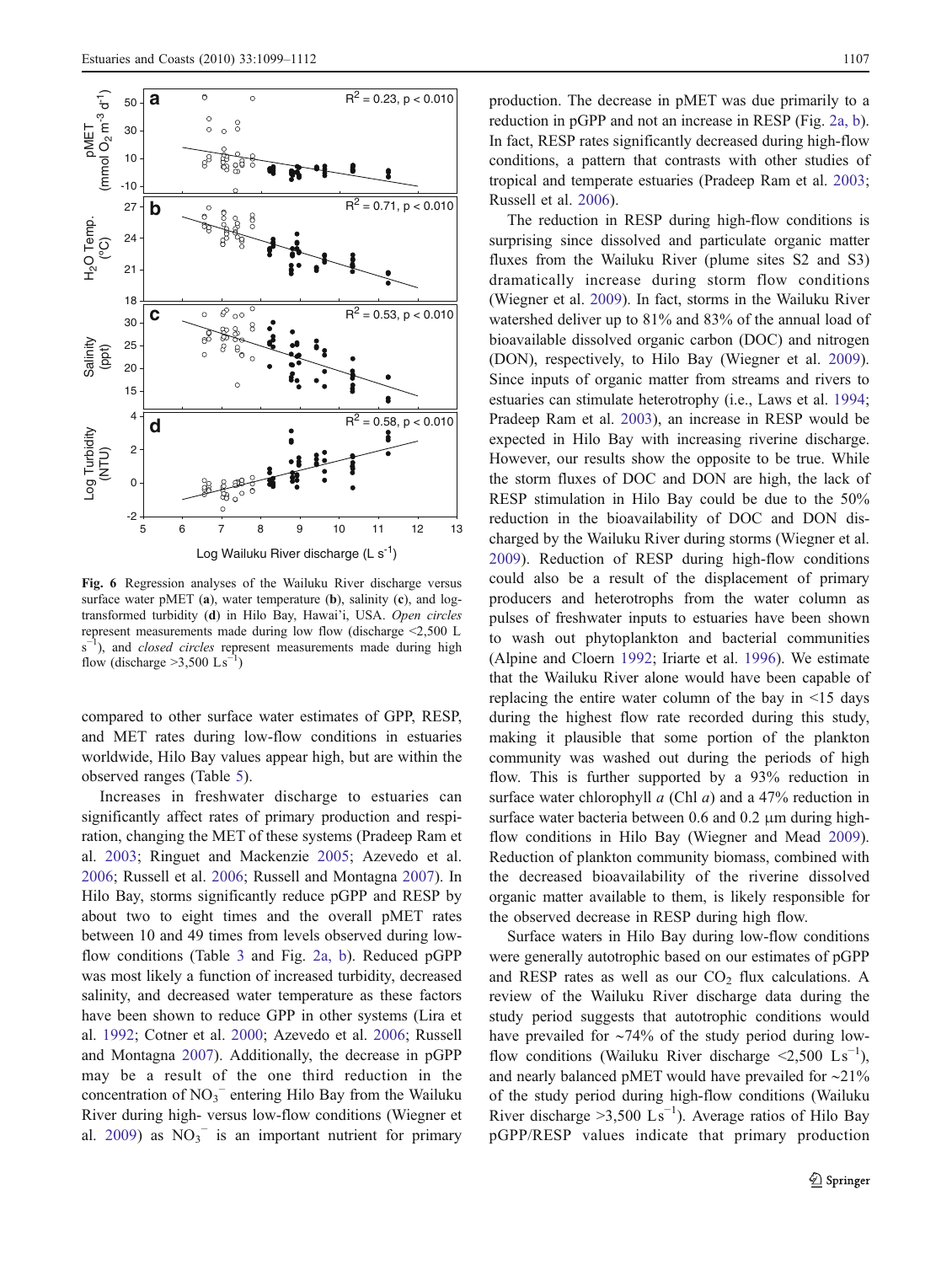exceeded respiration by 3.3 and 2.3 times during low- and high-flow conditions, respectively (Table [3\)](#page-4-0). With the highest rates of surface water pGPP and RESP occurring during low-flow conditions and lowest rates occurring during high-flow conditions, our results suggest that the surface water pMET of Hilo Bay is greatly affected by biotic processes during the prevailing low-flow conditions and abiotic factors during pulsed high-flow perturbations.

## $CO<sub>2</sub>$  Fluxes and pMET

 $CO<sub>2</sub>$  dynamics in coastal waters are driven to varying degrees by both biotic (e.g., MET, nitrification,  $CaCO<sub>3</sub>$ production/dissolution) and abiotic (e.g., temperature, TA, upwelling, stratification, mixing, residence time) factors occurring near the air–water interface (Frankignoulle et al. [1998;](#page-12-0) Borges and Frankignoulle [1999](#page-12-0); Brasse et al. [2002](#page-12-0); Gago et al. [2003;](#page-12-0) Green et al. [2006\)](#page-12-0). Typically,  $pCO<sub>2</sub>$ values are highest in low-salinity, river-dominated estuarine waters (Cai and Wang [1998;](#page-12-0) Borges et al. [2006](#page-12-0); Green et al. [2006\)](#page-12-0) and decrease along the salinity gradient due to increasing GPP and mixing with low  $pCO<sub>2</sub>$  seawater (Brasse et al. [2002](#page-12-0); Gazeau et al. [2005;](#page-12-0) Green et al. [2006\)](#page-12-0). Increasing surface water  $pCO<sub>2</sub>$  values have been reported during periods of high freshwater discharge from rivers, possibly due to reductions in GPP (Brasse et al. [2002\)](#page-12-0) and the high  $pCO<sub>2</sub>$  associated with the riverine discharge (Borges et al. [2006;](#page-12-0) Paquay et al. [2007](#page-13-0)). Since  $CO<sub>2</sub>$  fluxes have been shown to reflect the MET of the aquatic community, it is believed that most estuaries are sources of  $CO<sub>2</sub>$  to the atmosphere as estuarine RESP generally exceeds GPP (Borges et al. [2005\)](#page-12-0). The  $CO<sub>2</sub>$  flux to the atmosphere may be even greater in the tropics as warm water temperatures should enhance  $CO<sub>2</sub>$  evasion (Zhai et al. [2005\)](#page-13-0). Our finding that surface waters in Hilo Bay are net autotrophic during low-flow conditions is generally supported by the  $CO<sub>2</sub>$  concentrations in the surface waters and the calculated  $CO<sub>2</sub>$  fluxes (Fig. [4](#page-7-0)) and contrasts the paradigm that tropical estuaries are sources of atmospheric  $CO<sub>2</sub>$ . While small in magnitude when compared to other estuaries, average  $CO<sub>2</sub>$  fluxes during low flow were approximately  $-70 \mu molm^{-2}$ day<sup>-1</sup> versus ~50  $\mu molm^{-2}$ day−<sup>1</sup> during high-flow conditions at all sites except S5 in Hilo Bay (Tables [4](#page-10-0) and [5\)](#page-10-0).  $pCO<sub>2</sub>$  ranges at all sites in Hilo Bay during both low- and high-flow conditions were 83– 695 μatm and within the ranges of other tropical and temperate estuaries worldwide (Borges et al. [2005](#page-12-0)) (Table [5\)](#page-10-0).

 $p$ MET influences  $CO<sub>2</sub>$  fluxes at all of our study sites, except the one at the mouth of the Wailoa River (site S5, Fig. [4](#page-7-0)). Net autotrophy in surface waters of Hilo Bay was associated with  $CO<sub>2</sub>$  fluxes from the atmosphere to the bay, and net surface water heterotrophy was associated with  $CO<sub>2</sub>$  fluxes from the bay to the atmosphere (Fig. [4\)](#page-7-0). Lowsalinity waters at site S5 always had high  $pCO<sub>2</sub>$  values compared to the rest of the bay (Table [4\)](#page-10-0), which is consistent with previous measurements near that site (Paquay et al. [2007](#page-13-0)) and other low-salinity waters worldwide (e.g., Frankignoulle et al. [1998](#page-12-0); Gazeau et al. [2005\)](#page-12-0). Unlike in Kane'ohe Bay, TA was conservative along the salinity gradient (linear regression,  $R^2 = 0.96$ ,  $p < 0.001$ ) in Hilo Bay in both this and a previous study (Paquay et al. [2007](#page-13-0)), suggesting calcification is not significantly influencing  $CO<sub>2</sub>$  dynamics within the bay. While calcification in Kane'ohe Bay supports net  $CO<sub>2</sub>$  evasion during low-flow conditions, spikes in primary production following storms draw down  $pCO<sub>2</sub>$  levels to below atmospheric concentrations at some sites (Fagan and Mackenzie [2007](#page-12-0)). These spikes in primary production in Kane'ohe Bay are comparable to periods of high summer production observed during low-flow conditions in Hilo Bay. Our findings that surface waters in Hilo Bay are autotrophic during low-flow conditions lends support to models predicting that estuaries could increasingly be functioning as sinks for atmospheric  $CO<sub>2</sub>$  as inorganic nutrient loadings to estuaries increases and atmospheric  $CO<sub>2</sub>$  concentrations continue to rise (Andersson and Mackenzie [2004](#page-11-0); Gypens et al. [2009\)](#page-12-0). However, should climate change increase periods of highflow conditions, this trend toward autotrophy could in fact be negated.

## Coupling Between Metabolic Processes

GPP can be both a positive and negative predictor of MET in estuaries (e.g., Smith and Hollibaugh [1993](#page-13-0); Heip et al. [1995](#page-12-0); Pradeep Ram et al. [2003](#page-13-0); Caffrey [2004](#page-12-0)). It has been suggested that the strength and direction of this relationship are determined by the ratio of inorganic to organic nutrient inputs into coastal systems (Kemp et al. [1997](#page-12-0)). In communities with high organic to inorganic nutrient ratios, GPP tends to be a negative predictor of MET, with the opposite being true for communities with low organic to inorganic nutrient ratios (Kemp et al. [1997\)](#page-12-0). While both RESP and pGPP were statistically significant predictors of pMET, pGPP was by far the strongest predictor of the relationship, accounting for 90% of the variability in the data (Fig. [3a](#page-6-0)) as compared to only 14% for RESP (Fig. [3b\)](#page-6-0). Several studies have shown that inorganic nutrient additions to estuarine waters up to a threshold point stimulate GPP, causing surface waters to become highly autotrophic (Oviatt et al. [1986](#page-13-0); Duarte et al. [2004](#page-12-0)); in other instances, nutrient load reductions to hypereutrophic estuaries have resulted in increased Chl a concentrations (Cox et al. [2009\)](#page-12-0). It is possible then that inorganic nutrients inputs into Hilo Bay are driving the observed surface water autotrophy, especially in the highly productive Wailoa River plume where average  $NO_3^-$  concentrations are four times higher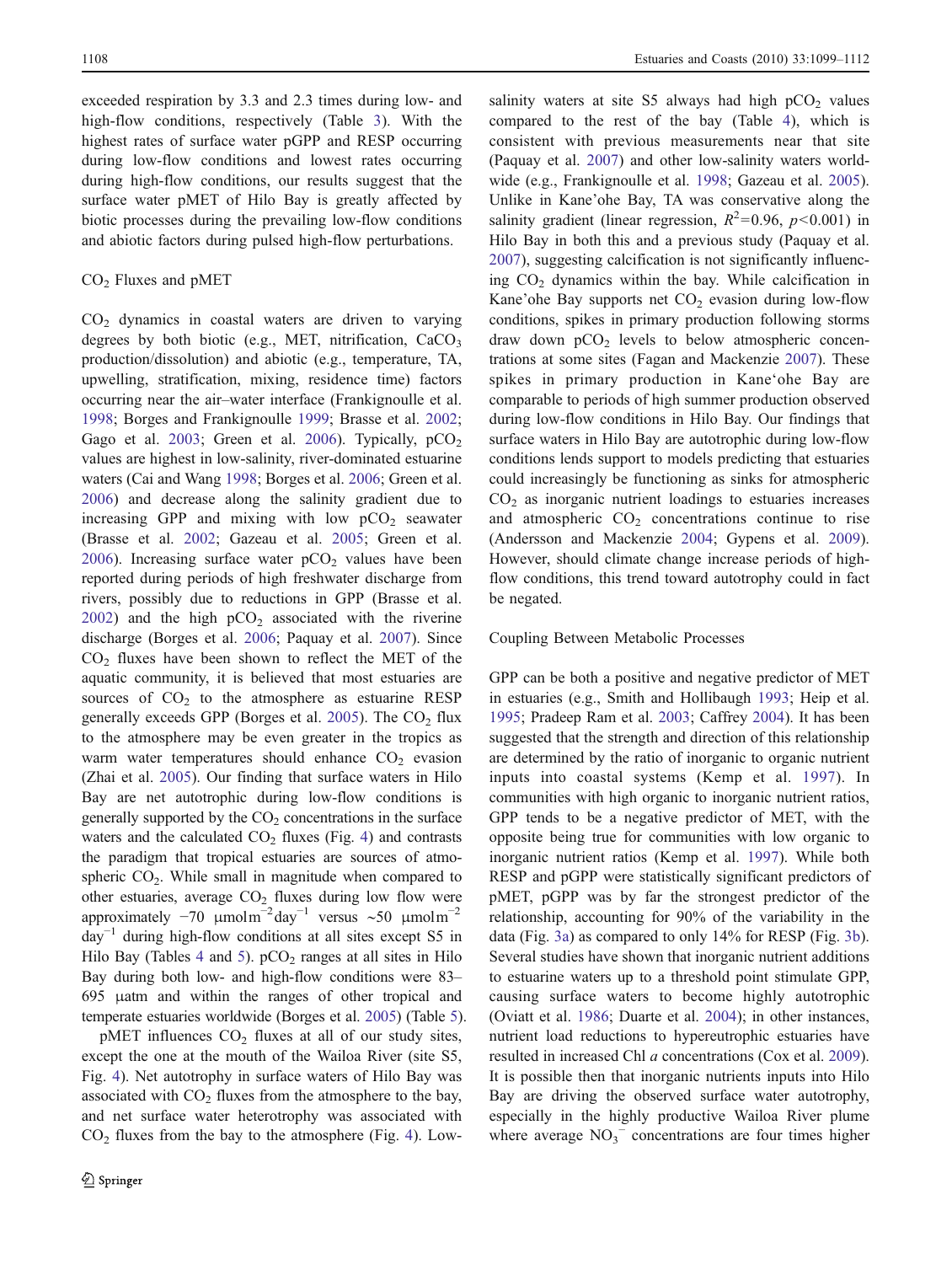<span id="page-10-0"></span>Table 4 Average (SE), TA, pH, surface water temperature (Temp.), salinity (Sal.), phosphate  $(PO<sub>4</sub><sup>3–</sup>)$ , silicic acid (H<sub>4</sub>SiO<sub>4</sub>), and pCO<sub>2</sub> for surface water samples during low- and high-flow conditions in Hilo Bay, Hawai'i, USA

| Flow | Site           | River plume | $TA$ (mmol $kg^{-1}$ ) | pH         | Temp. $(^{\circ}C)$ | Sal. (ppt) | PO <sub>4</sub> <sup>3–</sup> (µM) | $H_4SiO_4$ ( $\mu$ M) | $pCO2$ ( $\mu$ atm) |
|------|----------------|-------------|------------------------|------------|---------------------|------------|------------------------------------|-----------------------|---------------------|
| Low  | S <sub>2</sub> | Wailuku     | 0.853(0.029)           | 8.18(0.01) | 25.7(0.2)           | 25.1(1.7)  | 0.00(0.00)                         | 53.6 (9.4)            | 103(4)              |
|      | S <sub>3</sub> | Wailuku     | 1.006(0.044)           | 8.19(0.03) | 25.2(0.2)           | 29.9(1.6)  | 0.00(0.00)                         | 43.5(9.4)             | 111(12)             |
|      | S <sub>5</sub> | Wailoa      | 0.695(0.094)           | 7.69(0.18) | 24.6(0.3)           | 16.9(3.1)  | 0.08(0.07)                         | 215(30.9)             | 401 (149)           |
|      | S <sub>6</sub> | Wailoa      | 0.931(0.033)           | 8.15(0.07) | 25.4(0.5)           | 26.8(1.5)  | 0.00(0.00)                         | 98.5 (22.3)           | 126(23)             |
| High | S <sub>2</sub> | Wailuku     | 0.704(0.103)           | 8.01(0.05) | 20.9(0.1)           | 19.7(3.2)  | 0.00(0.00)                         | 56.3(4.4)             | 151 (10)            |
|      | S <sub>3</sub> | Wailuku     | 0.775(0.083)           | 8.03(0.03) | 20.5(0.4)           | 22.2(2.3)  | 0.00(0.00)                         | 49.0 $(3.6)$          | 152(5)              |
|      | S <sub>5</sub> | Wailoa      | 0.559(0.032)           | 7.53(0.03) | 21.0(0.2)           | 12.5(0.7)  | 0.05(0.02)                         | 288 (39.1)            | 455 (12)            |
|      | S <sub>6</sub> | Wailoa      | 0.708(0.083)           | 7.97(0.06) | 20.9(0.2)           | 20.1(2.5)  | 0.00(0.00)                         | 64.7(4.9)             | 169(15)             |

Data were collected between September 2007 and February 2008. For all parameters,  $n=3$  for each site during low-flow conditions and  $n=3$  for each site during high-flow conditions

than in the Wailuku River plume (Wiegner and Mead [2009\)](#page-13-0). Average surface water pMET in Hilo Bay during low-flow conditions was ∼1.5 times higher than the Kane'ohe Bay estuary on O'ahu, Hawai'i, the geographically closest estuary to Hilo Bay for which primary production and respiration data are available under similar river flow conditions (Ringuet and Mackenzie [2005](#page-13-0)). pGPP rates were one to three times higher in Hilo Bay than in Kane'ohe Bay during similar conditions, potentially due to  $NO<sub>3</sub><sup>-</sup>$  concentrations that were over 45 times higher in Hilo Bay than at the site where MET measurements were made in Kane'ohe Bay (Ringuet and Mackenzie [2005;](#page-13-0) Wiegner and Mead [2009](#page-13-0)).

Studies have shown coupling of respiration to primary production to be variable at different levels of primary productivity (Heip et al. [1995](#page-12-0); Smith and Kemp [1995](#page-13-0); Iriarte et al. [1996](#page-12-0); Duarte and Agustì [1998](#page-12-0)). Typically, eutrophic waters experience less coupling than oligotrophic waters (Biddanda et al. [1994;](#page-12-0) Iriarte et al. [1996](#page-12-0)), suggesting that dependence of RESP on autochthonous GPP may be less in areas of high production. For example, regions experiencing high net autotrophy in the lower Chesapeake

Bay have no significant coupling between primary production and respiration, while more heterotrophic regions within the bay exhibit significant coupling of these processes (Smith and Kemp [1995\)](#page-13-0). Our study shows a moderate coupling between RESP and pGPP within Hilo Bay surface waters (Fig. [3c\)](#page-6-0), with pGPP accounting for 41% of the variability in RESP; coupling may be greater at the ecosystem level when benthic respiration is considered. The reduction of pGPP and RESP to low levels during high-flow conditions leads to a clustering of these data points near the origin; however, low-flow conditions show the general increase of RESP with increasing pGPP (Fig. [3c\)](#page-6-0). Since the ratio of RESP to pGPP in this study was <1:1 (Fig. [3c](#page-6-0) and Table [2\)](#page-3-0), increases in pGPP were not equally mirrored by RESP, and the result is a net production of organic matter in Hilo Bay surface waters. Since surface water RESP is only a partial sink of this production, the remaining autochthonous organic matter must be transported to sediments for burial or benthic respiration, exported to adjacent coastal waters, or funneled up to higher trophic levels, those not included in our incubations, within Hilo Bay. It is likely that the excess organic matter is

Table 5 Ranges in GPP, RESP, and MET for unaltered surface/euphotic waters reported in mmol  $O_2 m^{-3} d^{-1}$  for this study and comparable studies during low flow, baseline, or similar conditions

| Location                           | Conditions      | Sample depth   | <b>GPP</b>     | <b>RESP</b>    | <b>MET</b>       | Study                        |
|------------------------------------|-----------------|----------------|----------------|----------------|------------------|------------------------------|
| Hilo Bay, HI, USA <sup>a</sup>     | Low flow        | Surface        | $1.51 - 67.57$ | $0.78 - 31.81$ | $-13.09 - 54.37$ | This study                   |
| Kane'ohe Bay, HI, USA <sup>a</sup> | <b>Baseline</b> | Surface        | $\sim$ 8       | $\sim$ 3       | $\sim$ 7–10      | Ringuet and Mackenzie (2005) |
| Sagami Bay, Japan <sup>b</sup>     | N/A             | $0 - 30$ m     | $\sim$ 1-50    | $\sim$ 1–16    | N/A              | Hashimoto et al. (2006)      |
| Bay of Blanes, Spain <sup>b</sup>  | N/A             | $15 \text{ m}$ | $\sim$ 1–4.5   | $\sim$ 1–6.5   | $\sim$ -2.5–0.5  | Duarte et al. $(2004)$       |
| Bay of Palma, Spain <sup>b</sup>   | N/A             | $0 - 8$ m      | $0.14 - 14.02$ | $0.72 - 10.45$ | $-9.28 - 4.84$   | Navarro et al. (2004)        |
| Menai Straight, GB <sup>b</sup>    | N/A             | m              | $\sim 0 - 70$  | $\sim 0 - 30$  | $\sim$ -10-60    | Blight et al. (1995)         |
|                                    |                 |                |                |                |                  |                              |

N/A no data available for that parameter

<sup>a</sup> Tropical waters

<sup>b</sup> Temperate waters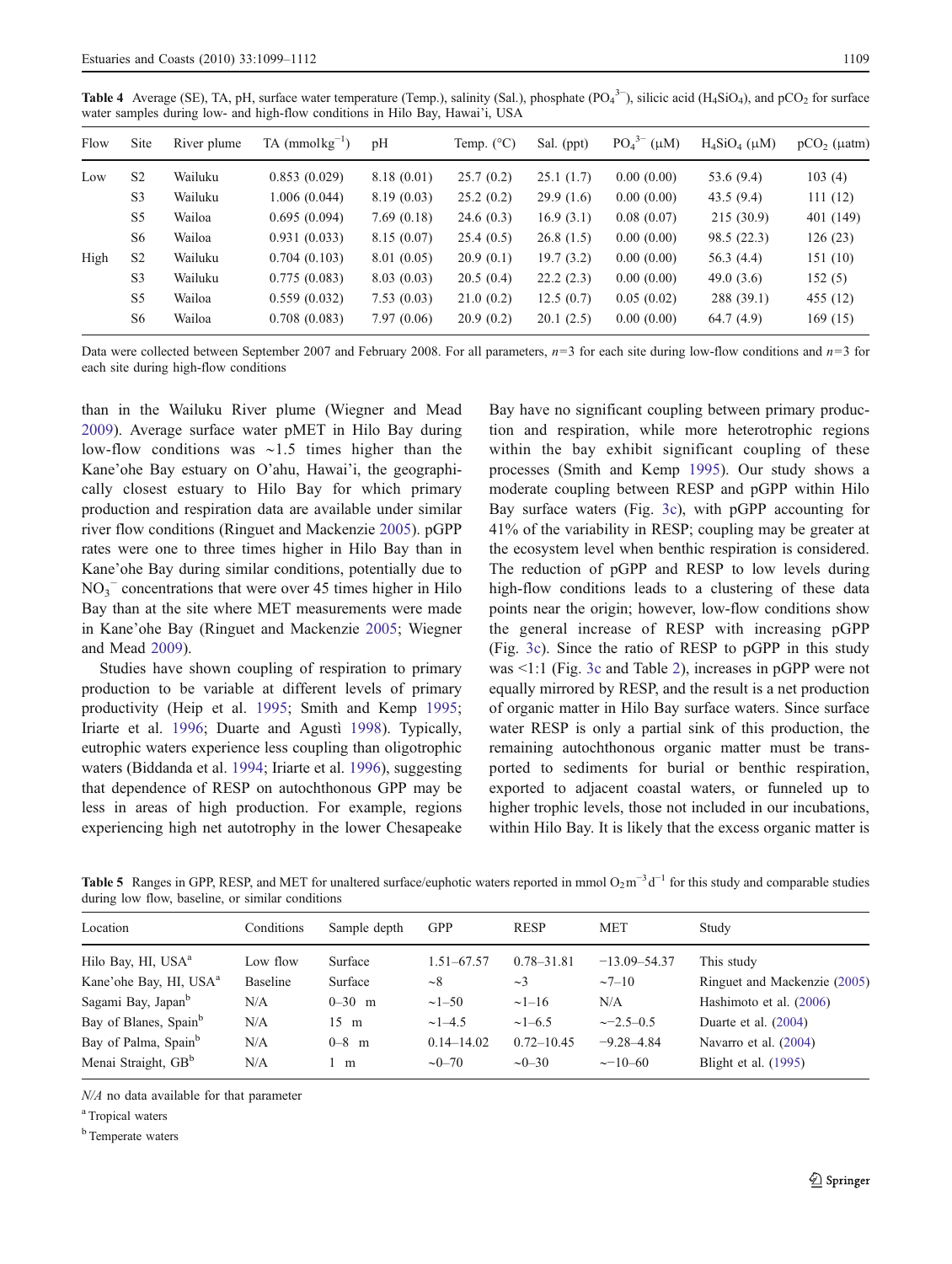<span id="page-11-0"></span>partitioned to various degrees among these fates since there is increased heterotrophy in the bottom waters (Fig. [5b](#page-7-0)), Hilo Bay exchanges directly with the coastal Pacific Ocean (Fig. [1](#page-2-0)), and autochthonous organic matter supports ∼60% of planktonic consumers' diets in Hilo Bay's food web (Atwood 2009).

# Temporal/Spatial Variation of Estuarine pMET

Our understanding of the spatial and temporal variability in primary production and respiration among and within estuaries is improving (see Caffrey [2004;](#page-12-0) Russell et al. [2006;](#page-13-0) Russell and Montagna [2007\)](#page-13-0). When studying the rates of these biological processes within estuaries, it is necessary for the sampling regime to have adequate spatial and temporal resolution in order to capture the true variability of the system. It has been shown that MET can vary within an estuary from day to day as a result of freshwater inputs and from month to month due to seasonality (Kemp et al. [1997;](#page-12-0) Russell and Montagna [2007\)](#page-13-0). While this study was not designed to test for temporal variability, we found moderate seasonal variation during our low-flow sampling, as evidenced by the standard error in the grouped data (Fig. [2a\)](#page-6-0). As is typical of other systems, the highest rates of primary production and respiration were observed in the peak summer months, coinciding with the warm surface water temperatures at these times (Fig. [6b](#page-8-0)).

In addition to temporal variability, significant intraestuarine variability has been found at distances of 2– 4 km (Russell and Montagna [2007\)](#page-13-0). Our results show that even small estuaries, like Hilo Bay, can have significant variation in rates of MET at spatial scales ∼1.5 km. We hypothesize that the significant difference in pMET observed between the Wailuku and Wailoa River plumes in Hilo Bay during low-flow conditions is a reflection of land use within their watersheds. Using a 100-m buffer along each river (<http://hawaii.gov/dbedt/gis/streams.htm>), land use was characterized from Landsat classified land cover data of the watersheds from the year 2000 ([http://](http://www.csc.noaa.gov/crs/lca/hawaii.html) [www.csc.noaa.gov/crs/lca/hawaii.html;](http://www.csc.noaa.gov/crs/lca/hawaii.html) Table [1\)](#page-2-0). Our analysis indicates that ∼15% of Wailoa River's buffer runs through high- and low-intensity developed areas and cultivated land compared to only ∼1% for the Wailuku River. The river along these developed areas may be subject to higher nutrient inputs (Sliva and Williams [2001\)](#page-13-0), which could be transported by the river to the bay and cause the higher concentrations of  $NO<sub>3</sub><sup>-</sup>$  and higher levels of production observed in the Wailoa River plume. This hypothesis would support the positive pGPP versus pMET relationship observed in the surface waters of Hilo Bay (Fig. [3a\)](#page-6-0) and their autotrophic status that is predicted by high inorganic nutrient inputs (Kemp et al. [1997](#page-12-0)). Similarly, rivers in high relief areas, like the Wailuku River watershed,

can experience elevated levels of suspended sediments (Sliva and Williams [2001](#page-13-0)). The high relief and greater percentage of barren and forested land that the Wailuku River flows through is reflected in the higher turbidity values within its plume (S2 and S3) during high-flow conditions (Tables [1](#page-2-0) and [3](#page-4-0)). While we can only speculate at the cause of the observed spatial variation within Hilo Bay, the dynamic nature of pMET is apparent in our study. Not only does this small estuary vary spatially and temporally, but control of pMET in this estuary shifts from biotic control during low-flow to abiotic control during high-flow conditions, supporting conclusions that pMET is driven by both seasonal and event-driven patterns (Pradeep Ram et al. [2003](#page-13-0); Russell and Montagna [2007\)](#page-13-0). Changes in these event-driven patterns, such as increased storm activity due to global change, has the potential to alter how this estuary and others worldwide function locally as producers or consumers of organic matter and globally as sources or sinks of atmospheric  $CO<sub>2</sub>$ .

Acknowledgments L. Shizuma, C. Kelley, K. Seiber, T. Atwood, E. Hart, M. Netze, S. Molloy, R. Schneider, R. Tubal, C. Settlemier, T. Bambico, J. Coney, and A. Dunn assisted with field work and sample processing. J. Turner and F.T. Mackenzie provided guidance in the final design of the project and provided comments to help improve the manuscript. P. Hart assisted with statistics. Several reviewers provided valuable comments that greatly improved this manuscript. This material is based upon work supported in part by Hawai'i County and the National Science Foundation (NSF) under grants no. EPS0554657, DBI0453630, HRD02-23040, and DEB0453630. Additional support came from the University of Hawai'i Sea Grant College Program under grant no. NA050AR4171048 from the National Oceanic and Atmospheric Administration (NOAA) Office of Sea Grant, Department of Commerce. Any views, opinions, findings, and conclusions or recommendations expressed in this material are those of the authors and do not necessarily reflect the views of the NSF, NOAA, or any of its sub-agencies.

### References

- Alpine, A.E., and J.E. Cloern. 1992. Trophic interactions and direct physical effects control phytoplankton biomass and production in an estuary. Limnology and Oceanography 37(5): 946–955.
- Anderson, T.H., and G.T. Taylor. 2001. Nutrient pulses, plankton blooms, and seasonal hypoxia in western Long Island Sound. Estuaries 24(2): 228–243.
- Andersson, A.J., and F.T. Mackenzie. 2004. Shallow-water oceans: A source or sink of atmospheric  $CO<sub>2</sub>$ ? Frontiers in Ecology and the Environment 2(7): 348–353.
- APHA/AWWA/WEF. 1995. Azide modification. In Standard methods for the examination of water and wastewater, 19th ed., eds. A.D. Eaton, L.S. Clesceri, and A.E. Greenberg, 4-98–4-100. Baltimore: United Book Press.
- Atwood, T.B. 2009. Effects of hydrological forcing on the structure of a tropical estuarine food web. Master thesis, Tropical Conservation Biology and Environmental Sciences Graduate Program, University of Hawaii at Hilo, Hilo, HI.
- Azevedo, I.C., P.M. Duarte, and A.A. Bordalo. 2006. Pelagic metabolism of the Douro estuary (Portugal)—Factors controlling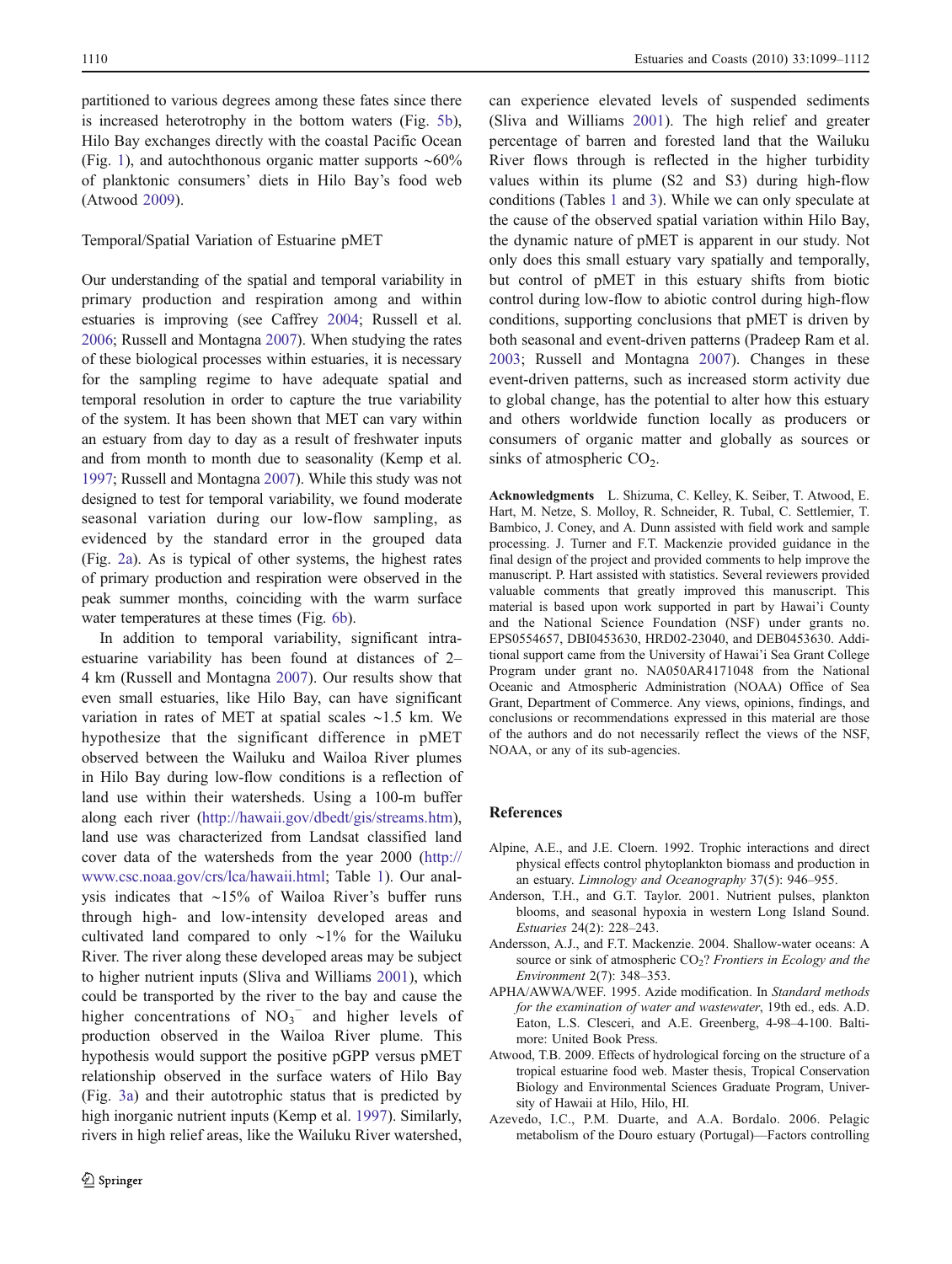<span id="page-12-0"></span>primary production. Estuarine, Coastal and Shelf Science 69: 133–146.

- Bender, M., K. Grande, K. Johnson, J. Marra, P.J.L. Williams, J. Sieburth, M. Pilson, C. Langdon, G. Hitchcock, J. Orchardo, C. Hunt, P. Donaghay, and K. Heinemann. 1987. A comparison of four methods for determining planktonic community production. Limnology and Oceanography 32: 1085–1098.
- Biddanda, B., S. Opsahl, and R. Benner. 1994. Plankton respiration and carbon flux through bacterioplankton on the Louisiana shelf. Limnology and Oceanography 39(6): 1259–1275.
- Blight, S.P., T.L. Bentley, D. Lefevre, C. Robinson, R. Rodrigues, J. Rowlands, and P.J.L. Williams. 1995. Phasing of autotrophic and heterotrophic plankton metabolism in a temperate coastal ecosystem. Marine Ecology Progress Series 128: 61–75.
- Borges, A.V., and M. Frankignoulle. 1999. Daily and seasonal variations of the partial pressure of  $CO<sub>2</sub>$  in surface seawater along Belgian and southern Dutch coastal areas. Journal of Marine Systems 19: 251–266.
- Borges, A.V., B. Delille, and M. Frankignoulle. 2005. Budgeting sinks and sources of  $CO<sub>2</sub>$  in the coastal ocean: Diversity of ecosystem counts. Geophysical Research Letters 32: L14601. doi[:10.1029/](http://dx.doi.org/10.1029/2005GL023053) [2005GL023053](http://dx.doi.org/10.1029/2005GL023053).
- Borges, A.V., L.-S. Schiettecatte, G. Abril, B. Delille, and F. Gazeau. 2006. Carbon dioxide in European coastal waters. Estuarine, Coastal and Shelf Science 70: 375–387.
- Brasse, S., M. Nellen, R. Seifert, and W. Michaelis. 2002. The carbon dioxide system in the Elbe estuary. Biogeochemistry 59: 25–40.
- Burkholder, J., D. Eggleston, H. Glasgow, C. Brownie, R. Reed, G. Janowitz, M. Posey, G. Melia, C. Kinder, R. Corbett, D. Toms, T. Alphin, N. Deamer, and J. Springer. 2004. Comparative impacts of two major hurricane seasons on the Neuse River and western Pamlico Sound ecosystems. Proceedings of the National Academy of Sciences of the United States of America 101(25): 9291–9296.
- Caffrey, J.M. 2003. Production, respiration and net ecosystem metabolism in U.S. estuaries. Environmental Monitoring and Assessment 81: 207–219.
- Caffrey, J.M. 2004. Factors controlling net ecosystem metabolism in U.S. estuaries. Estuaries 27(1): 90–101.
- Cai, W., and Y. Wang. 1998. The chemistry, fluxes, and sources of carbon dioxide in the estuarine waters of the Satilla and Altamaha Rivers, Georgia. Limnology and Oceanography 43  $(4)$ : 657–668.
- Cotner, J.B., T.H. Johengen, and B.A. Biddanda. 2000. Intense winter heterotrophic production stimulated by benthic resuspension. Limnology and Oceanography 45(7): 1672–1676.
- Cox, T.J.S., T. Maris, K. Soetaert, D.J. Conley, S. Van Damme, P. Meire, J.J. Middelburg, M. Vos, and E. Struyf. 2009. A macrotidal freshwater ecosystem recovering from hypereutrophication: The Schelde case study. Biogeosciences 6: 2935–2948.
- Davis, S.E., J.E. Cable, D.L. Childers, C. Coronado-Molina, J.W. Day, C.D. Hittle, C.J. Madden, D.T. Rudnick, E. Reyes, and F.H. Sklar. 2004. Importance of episodic storm events in controlling ecosystem structure and function in a Gulf Coast estuary. Journal of Coastal Restoration 20: 1198–1208.
- De Carlo, E.H., D.J. Hoover, C.W. Young, R.S. Hoover, and F.T. Mackenzie. 2007. Impact of storm runoff from tropical watersheds on coastal water quality and productivity. Applied Geochemistry 22: 1777–1797.
- Duarte, C.M., and S. Agusti. 1998. The  $CO<sub>2</sub>$  balance of unproductive aquatic ecosystems. Science 281: 234–236.
- Duarte, C.M., S. Agustì, and D. Vaquè. 2004. Controls on planktonic metabolism in the Bay of Blanes, northwestern Mediterranean littoral. Limnology and Oceanography 49(6): 2162–2170.
- Eyre, B. 1995. A first-order nutrient budget for the tropical Moresby Estuary and catchment, North Queensland, Australia. Journal of Coastal Research 11(3): 717–732.
- Fagan, K.E., and F.T. Mackenzie. 2007. Air-sea CO<sub>2</sub> exchange in a subtropical estuarine–coral reef system, Kane'ohe Bay, O'ahu, Hawai'i. Marine Chemistry 106: 174–191.
- Frankignoulle, M., G. Abril, A. Borges, I. Bourge, C. Canon, B. Delille, E. Libert, and J.-M. Théate. 1998. Carbon dioxide emissions from European estuaries. Science 282: 434–436.
- Gago, J., M. Gilcoto, F.F. Pèrez, and A.F. Rìos. 2003. Short-term variability of  $fCO<sub>2</sub>$  in seawater and air–sea  $CO<sub>2</sub>$  fluxes in a coastal upwelling system (Rìa de Vigo, NW Spain). Marine Chemistry 80: 247–264.
- Gazeau, F., J.P. Gattuso, J.J. Middelburg, N. Brion, L.S. Schiettecatte, M. Frankignoulle, and A.V. Borges. 2005. Planktonic and whole system metabolism in a nutrient-rich estuary (the Scheldt estuary). Estuaries 28(6): 868–883.
- Green, R.E., T.S. Bianchi, M.J. Dagg, N.D. Walker, and G.A. Breed. 2006. An organic carbon budget for the Mississippi River turbidity plume and plume contributions to air–sea  $CO<sub>2</sub>$  fluxes and bottom water hypoxia. Estuaries and Coasts 29(4): 579– 597.
- Gypens, N., A.V. Borges, and C. Lancelot. 2009. Effects of eutrophication on air–sea  $CO<sub>2</sub>$  fluxes in the coastal Southern North Sea: A model study of the past 50 years. Global Change Biology 15: 1040–1056. doi:[10.1111/j.1365-2486.2008.01773.x](http://dx.doi.org/10.1111/j.1365-2486.2008.01773.x).
- Hashimoto, S., N. Horimoto, T. Ishimaru, and T. Saino. 2006. Metabolic balance of gross primary production and community respiration in Sagami Bay, Japan. Marine Ecology Progress Series 321: 31–40.
- Hawai'i Department of Health (HDOH). 2000. Hawai'i's implementation plan for polluted runoff control. [http://hawaii.gov/health/](http://hawaii.gov/health/environmental/water/cleanwater/prc/implan-index.html) [environmental/water/cleanwater/prc/implan-index.html](http://hawaii.gov/health/environmental/water/cleanwater/prc/implan-index.html). Accessed 18 Sept 2008.
- Heip, C., N.K. Goosen, P.M.J. Herman, J. Kromkamp, J.J. Middelburg, and K. Soetaert. 1995. Production and consumption of biological particles in temperate tidal estuaries. Oceanography and Marine Biology: an Annual Review 33: 1–149.
- Hoover, R.S., D. Hoover, M. Miller, M.R. Landry, E.H. DeCarlo, and F.T. Mackenzie. 2006. Zooplankton response to storm runoff in a tropical estuary: bottom-up and top-down controls. Marine Ecology Progress Series 318: 187–201.
- Hubertz, E.D., and L.B. Cahoon. 1999. Short-term variability of water quality parameters in two shallow estuaries of North Carolina. Estuaries 22(3B): 814–823.
- Iriarte, A., I. de Madariaga, F. Diez-Garagarza, M. Revilla, and E. Orive. 1996. Primary plankton production, respiration and nitrification in a shallow temperate estuary during summer. Journal of Experimental Marine Biology and Ecology 208: 127–151.
- Juvik, S.P., and J.O. Juvik. 1998. Atlas of Hawai'i, 3rd ed. Honolulu: University of Hawai'i Press.
- Keeling, C.D. and T.P. Whorf. 2005. Atmospheric  $CO<sub>2</sub>$  records from sites in the SIO air sampling network. Trends: A Compendium of Data on Global Change. Carbon Dioxide Information Analysis Center, Oak Ridge National Laboratory, Oak Ridge, Tennessee, USA.
- Kemp, W.M., E.M. Smith, M. Marvin-DiPasquale, and W.R. Boynton. 1997. Organic carbon balance and net ecosystem metabolism in Chesapeake Bay. Marine Ecology Progress Series 150: 229–248.
- Khan, A.A., and Q. Siddiqui. 1971. Primary production in a tropical fish pond at Aligarh, India. Hydrobiologia 37(3–4): 447–456.
- Laws, E.A. 2000. Aquatic pollution: An introductory text, 3rd ed. New York: Wiley.
- Laws, E.A., J. Hiraoka, M. Mura, B. Punu, T. Rust, S. Vink, and C. Yamamura. 1994. Impact of land runoff on water quality in an Hawaiian estuary. Marine Environmental Research 38: 225–241.
- Lewis, E., and D.W.R. Wallace. 1998. Program developed for  $CO<sub>2</sub>$ system calculations. ORNL/CDIAC-105. Carbon Dioxide Infor-